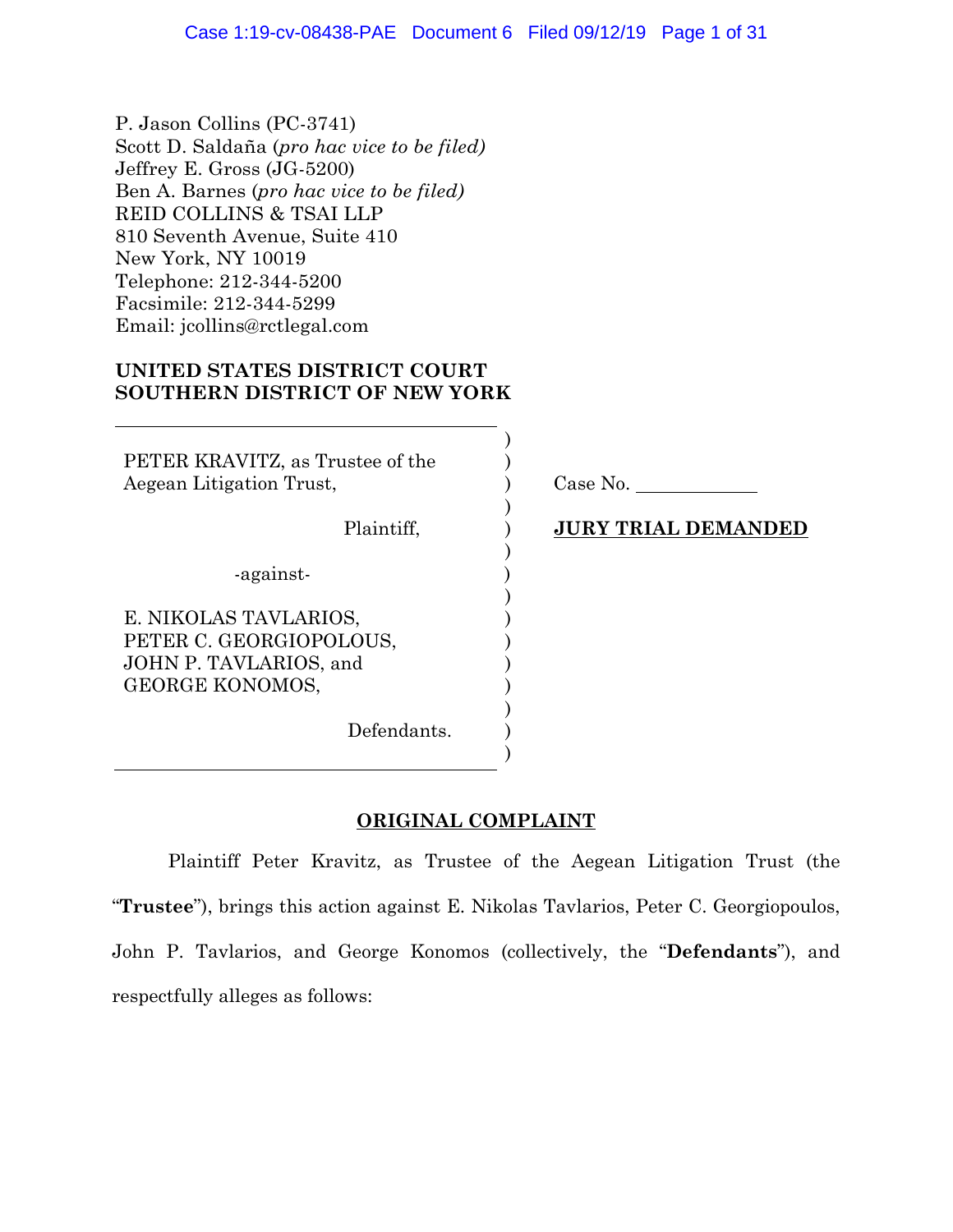## **I. SUMMARY OF THE ACTION**

1. This case seeks to recover over \$300 million from Defendants for their bad faith dereliction of duty that caused the financial destruction of Aegean Marine Petroleum Network, Inc. (together with its affiliates, "**Aegean**" or the "**Company**"), one of the world's largest marine fuel suppliers. Defendants, former directors and officers of Aegean, had duties to oversee Aegean's business, including duties of care, loyalty, and good faith that required monitoring its systems of internal control, insider transactions, and financial dealings. However, Defendants knowingly abdicated these duties, leaving Aegean's former CEO, Dimitris Melisanidis ("**Melisanidis**"), free to defraud Aegean and manipulate its finances without any monitoring, oversight, or scrutiny. In bad faith dereliction and breach of their duties, Defendants turned their heads as Melisanidis essentially had his way with the Company and rendered it hopelessly insolvent.

2. Melisanidis ultimately misappropriated over \$300 million from Aegean by 2018, enriching himself and his family at the Company's expense.

3. *First*, Melisanidis caused Aegean to hire one of his entities, OilTank Engineering and Consulting, Ltd ("**OilTank**"), pursuant to a sham consulting contract. In that agreement, OilTank purported to provide "consulting" services to Aegean in connection with the construction of an in-land oil storage facility. Aegean paid OilTank amounts totaling between \$68 million and \$126 million—which singlehandedly put the construction project well over budget—and received nothing of value in return (the "**Construction Consultant Fees**").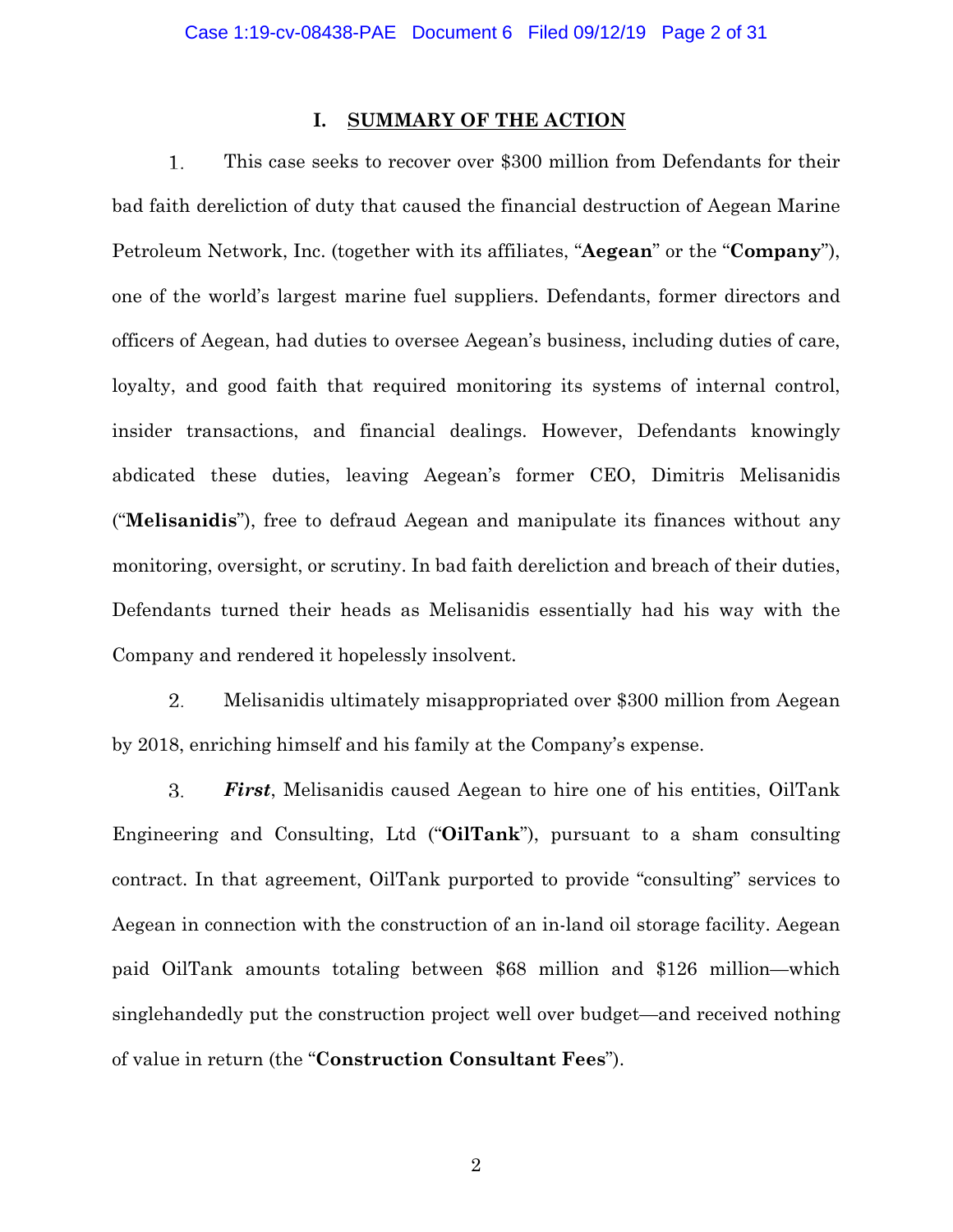### Case 1:19-cv-08438-PAE Document 6 Filed 09/12/19 Page 3 of 31

4. *Second*, Melisanidis transferred approximately \$186 million between Aegean and OilTank or other Melisanidis-controlled companies after the construction project was completed (the "**Post-Construction Transfers**").

5. *Third*, in order to provide cover for his illicit activity, Melisanidis engineered a massive accounting fraud whereby Aegean accumulated \$200 million in fake accounts receivable between 2015 and 2017 from sham entities affiliated with Melisanidis associates (the "**Fake Trade Receivables Scheme**"). In a similar effort to mask his illegitimate transfers, Melisanidis later purported to sell his approximately 22% stake in the Company for approximately \$100 million (the "**Share Repurchase**"). But Aegean never actually paid for the shares. Much like the Fake Trade Receivables Scheme, Melisanidis designed the Share Repurchase as an accounting gimmick to further conceal his pillaging of the Company, knowing his Aegean stock was worthless as a result of his own schemes.

6. Defendants were officers or directors of Aegean during each of these events (the "**Transactions**")—all of which resulted from Defendants' failure to monitor Aegean's systems of internal control, insider transactions, and financial dealings. Defendants were all aware of numerous irregularities and other red flags during their tenure, yet they did nothing to prevent Melisanidis from using his position to denude the Company of value. In addition, Defendants knew of Melisanidis's sordid background, including his extensive criminal history for fraudrelated conduct, his suspect business practices, and his propensity for physical violence. But as beneficiaries of Melisanidis's corporate largesse at Aegean's expense,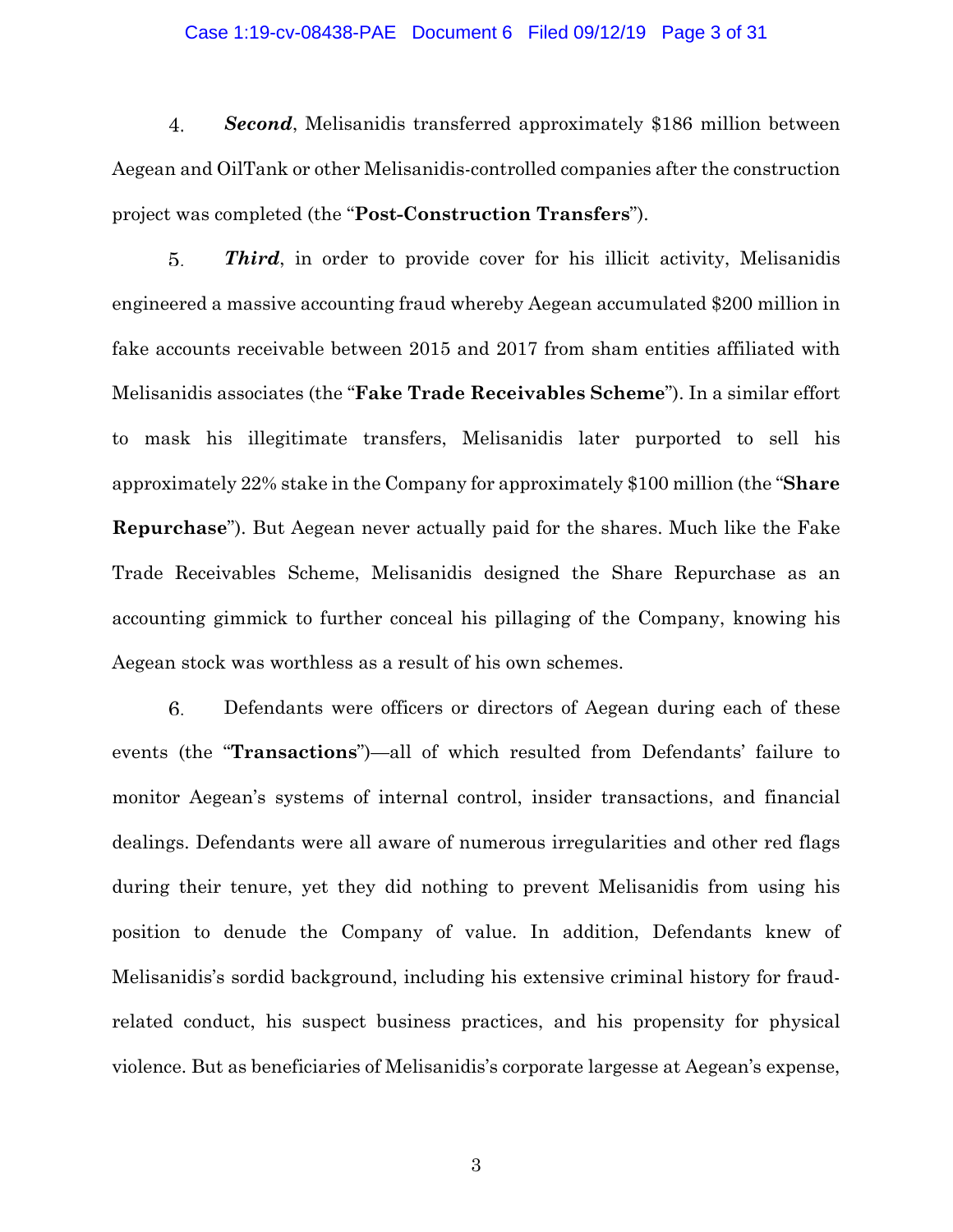#### Case 1:19-cv-08438-PAE Document 6 Filed 09/12/19 Page 4 of 31

Defendants were motivated to utterly disregard their fiduciary duties in order to remain in Melisanidis's good graces and continue their symbiotic relationship with him.

7. Melisanidis's various schemes finally unraveled when a group of activist investors successfully sought the appointment of three independent board members in May 2018. Those board members began an investigation into Aegean's financials (the "**2018 Audit Committee Investigation**") and quickly discovered the existence and extent of Melisanidis's fraudulent activity. By June 2018, the new independent directors discovered that Aegean would need to write off \$200 million of its accounts receivable, which were based on sham transactions. Following the completion of the 2018 Audit Committee Investigation, Aegean reported on November 2, 2018, not only that it had booked \$200 million in accounts receivable from sham transactions, but also that Melisanidis and/or his affiliates had misappropriated over \$300 million from the Company.

8. The new independent directors did not have more or different authority or investigative powers than Defendants. Had Defendants earlier sought to protect Aegean from Melisanidis as the independent directors later did, they could have prevented Melisanidis's company-destroying wrongdoing.

9. These revelations ultimately led Aegean to file bankruptcy days later on November 6, 2018. Now the Trustee, on behalf of the Aegean Litigation Trust, brings this lawsuit to recover the hundreds of millions of dollars in damages caused by Defendants' breaches of fiduciary duty.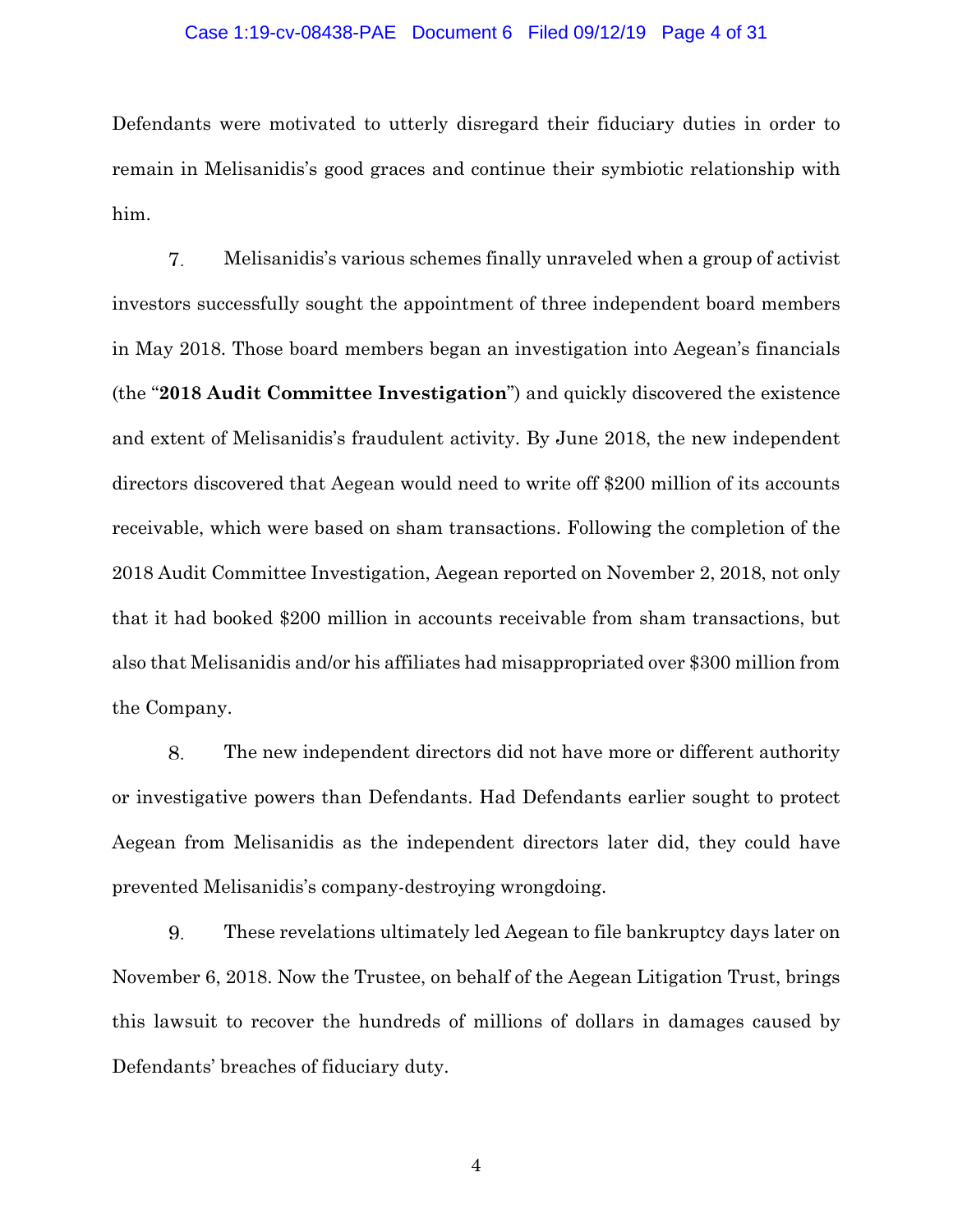## **II. JURISDICTION AND VENUE**

10. This Court has original diversity jurisdiction over this action pursuant to 28 U.S.C. § 1332(a)(2). The amount in controversy exceeds \$75,000, exclusive of interest and costs.

Venue is proper in this Court pursuant to 28 U.S.C. § 1391(b) because 11. one or more Defendants reside in this District, and much of the conduct at issue in this case occurred in this District. Many of Defendants' acts and practices that give rise to this Complaint substantially occurred in this District. At all relevant times, Aegean had its "principal executive offices" located at 299 Park Avenue in New York, responsible for the Company's ultimate administration, financial reporting, and control functions, including preparation of reports to the Securities and Exchange Commission and other regulatory authorities. In addition, at all relevant times, Aegean's common stock was offered, sold, and traded on the NYSE.

## **III. PARTIES**

12. Plaintiff Peter Kravitz, a citizen of Nevada, was appointed as trustee of the Aegean Litigation Trust on April 3, 2019. On March 29, 2019, the United States Bankruptcy Court for the Southern District of New York entered an order in Case No. 18-13374-MEW (the "**Confirmation Order**") confirming the Joint Plan of Reorganization of Aegean Marine Petroleum Network Inc. and Its Debtor Affiliates Pursuant to Chapter 11 of the Bankruptcy Code (the "**Plan**"). The Plan became effective on April 3, 2019. The Aegean Litigation Trust was formed pursuant to the Plan and is governed by the Litigation Trust Agreement executed in accordance with the Plan. As set forth in the Plan and the Litigation Trust Agreement, the Aegean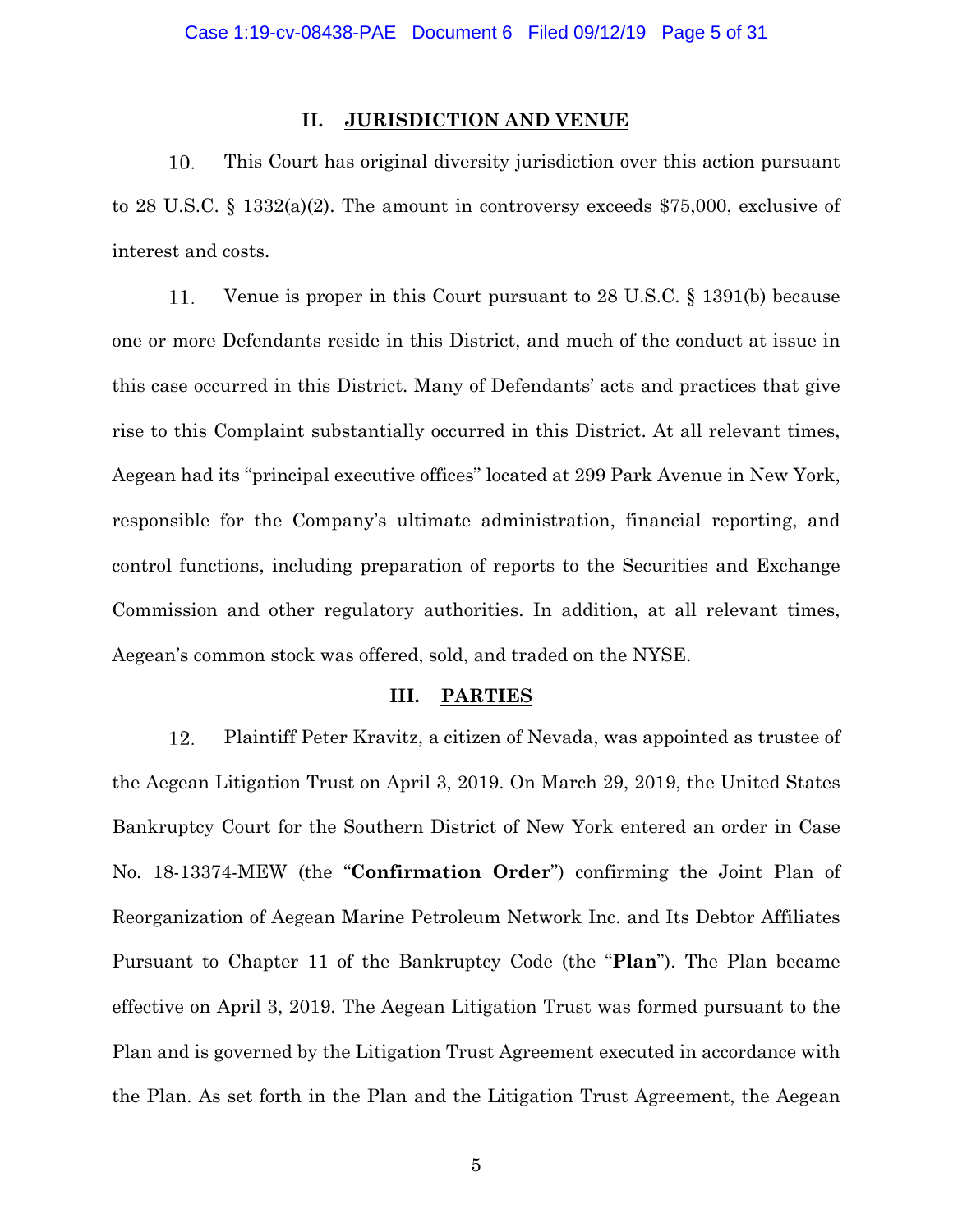#### Case 1:19-cv-08438-PAE Document 6 Filed 09/12/19 Page 6 of 31

Litigation Trust owns, among other things, the claims of Aegean Marine Petroleum Network, Inc. and its affiliates against their former directors and officers. As trustee of the Aegean Litigation Trust, Mr. Kravitz, in consultation with and subject to the approval of, the trust's advisory board, is, *inter alia*, "responsible for all decisions and duties with respect to the Litigation Trust and the Litigation Trust Assets" and has "power to take any and all actions as, in the Litigation Trustee's reasonable discretion, are necessary or advisable to effectuate the primary purposes of the Litigation Trust."

13. Defendant E. Nikolas Tavlarios ("**Nikolas Tavlarios**"), a citizen of Connecticut, was Aegean's president and Principal Executive Officer from December 2006 until June 1, 2017. After June 1, 2017, he purportedly stayed on with Aegean as a consultant. At all times relevant to this Complaint, Nikolas Tavlarios worked from Aegean's New York offices. Nikolas Tavlarios filed suit against Aegean in May 2018 in New York County Supreme Court, seeking \$1.2 million based on his allegations that Aegean failed to honor the terms of a settlement agreement he purportedly entered into upon resigning his positions at Aegean. Nikolas Tavlarios may be served with process at 26 Indian Spring Road, Norwalk, Connecticut 06853, or wherever he may be found.

14. Defendant Peter Georgiopoulos ("**Georgiopoulos**"), a citizen of New York, served as chairman of Aegean's board of directors from December 2006 until June 2017. At all times relevant to this Complaint, Georgiopoulos worked from Aegean's New York offices. Georgiopoulos may be served with process at 251 Hammond Road, Millbrook, New York 12545, or wherever he may be found.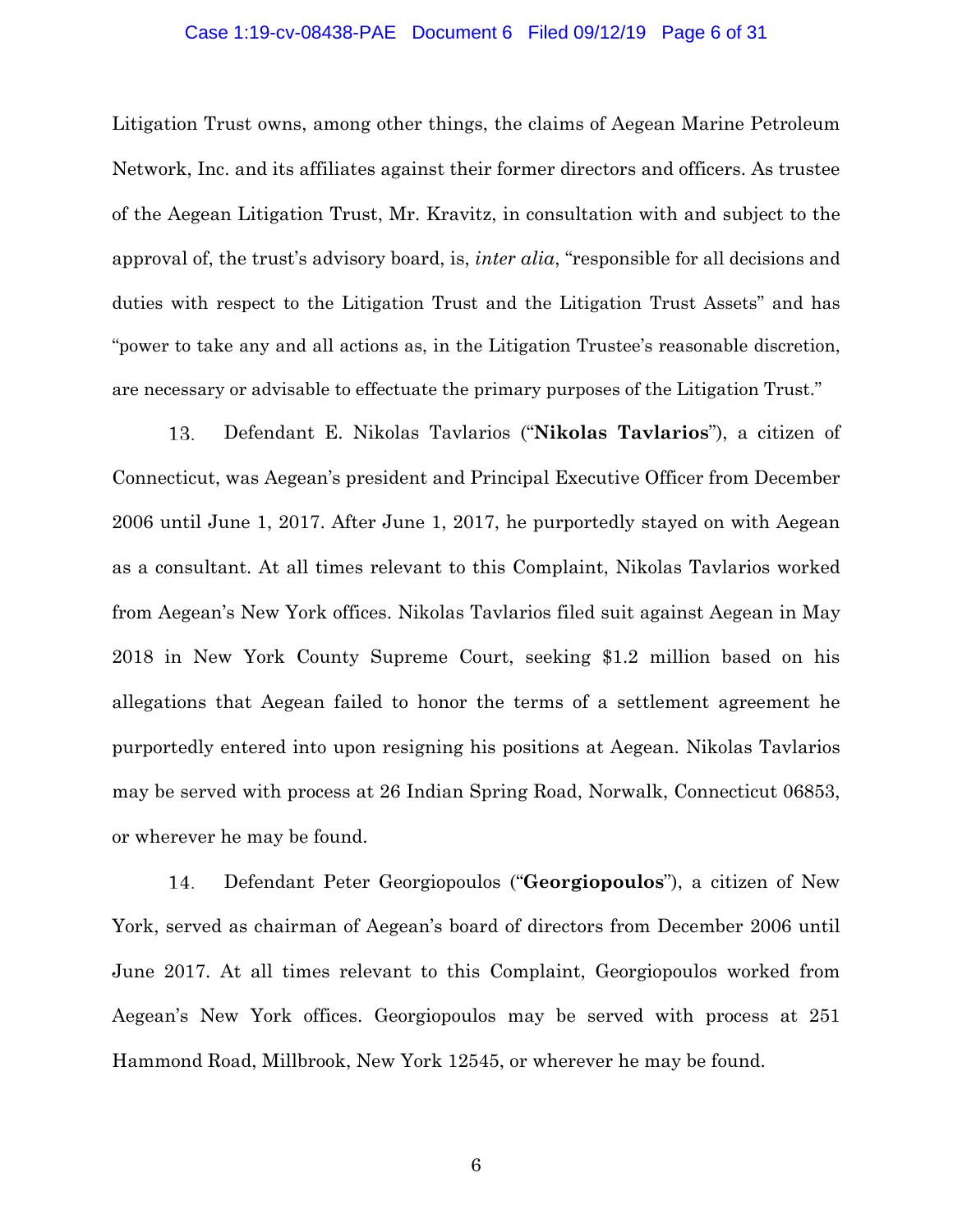### Case 1:19-cv-08438-PAE Document 6 Filed 09/12/19 Page 7 of 31

15. Defendant John Tavlarios, a citizen of Connecticut and the brother of Nikolas Tavlarios, served as a member of Aegean's board of directors from December 2006 to June 2017. At all times relevant to this Complaint, John Tavlarios worked from Aegean's New York offices. John Tavlarios may be served with process at 15 Wrenfield Lane, Darien, Connecticut 06820, or wherever he may be found.

16. Defendant George Konomos ("**Konomos**"), a citizen of New York, served as a member of Aegean's board of directors and as chairman of Aegean's Audit Committee from November 2008 through June 4, 2018, when Aegean announced his removal from the Audit Committee. At all times relevant to this Complaint, Konomos worked from Aegean's New York offices. Konomos may be served with process at 12 E. 86th Street, Apt. 1021, New York, New York 10028, or wherever he may be found.

## IV. BACKGROUND

## **A. Despite Agreeing to Resign as an Officer and Director in Connection with Aegean's IPO, Melisanidis Retains Control Over the Company.**

Melisanidis formed Aegean as an international marine fuel logistics and 17. transportation company in 2005. From June 2005 to December 2006, Melisanidis served as Aegean's president and CEO. He also chaired Aegean's board of directors from June 2005 until July 2006. After acquiring certain of Melisanidis's existing business interests shortly following its formation, Aegean immediately began preparations to raise money through an IPO. Due to Melisanidis's sordid legal and criminal history, however, Aegean's first IPO attempt failed.

Melisanidis has been the subject of numerous criminal indictments— 18. including several felony indictments—for crimes including bribery, forgery, use of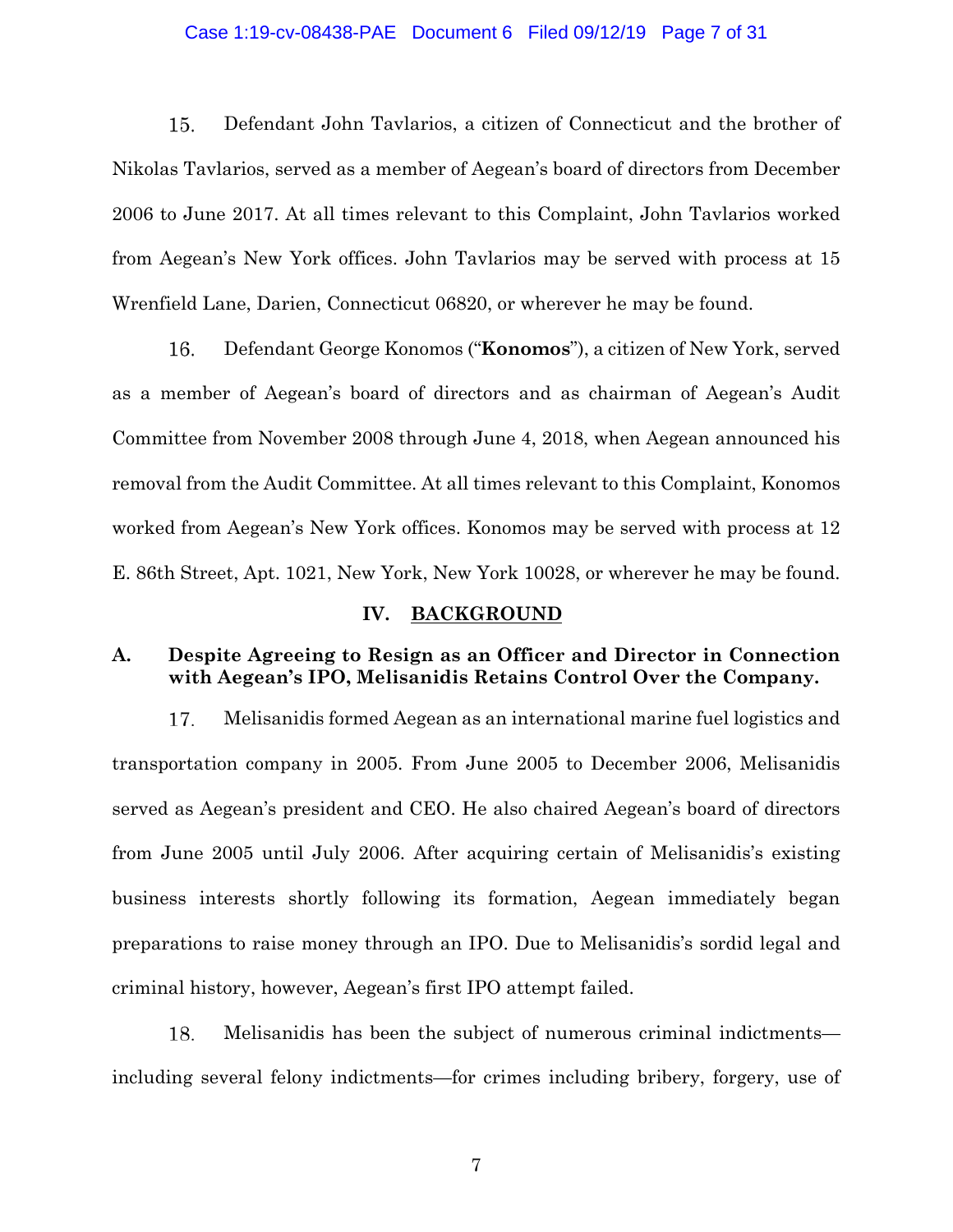#### Case 1:19-cv-08438-PAE Document 6 Filed 09/12/19 Page 8 of 31

forged documents, and trafficking in contraband, among others. For example, Melisanidis was convicted in 1980 for bribing two players in an amateur soccer game. Similarly, he was convicted in 1988 for participating in the bribery of a civil servant in connection with Melisanidis's operation of a driving school.

19. Melisanidis's criminal activity also extended to his shipping businesses. In 1999 and 2000, Melisanidis was charged in two felony cases arising from a Greek customs investigation into a series of sham transactions intended to avoid customs duties and taxes by diverting duty free fuel into the domestic Greek oil market that was intended for "transit" vessels stopping at Greek ports only for refueling. Melisanidis's indictment was based on multiple alleged instances of false certifications, forgery, use of forged documents, and trafficking in contraband. He allegedly distributed duty-free fuel intended for transit vessels into the Greek domestic market and conspired with Greek customs officials to falsify certificates showing that duty free fuel was delivered to the transit vessels.

20. During the same period, Melisanidis was separately indicted for tax evasion based on a similar black-market fuel distribution scheme. For his participation in these criminal conspiracies, Greek customs officials also sought administrative sanctions against Melisanidis for his alleged failure to collect taxes and pay customs duties. At the time of Aegean's IPO, Melisanidis owed approximately \$9.5 million to the Greek government for customs violations.

21. In addition to his connection with black-market fuel transactions, Melisanidis also participated in below-board commercial operations. For instance, the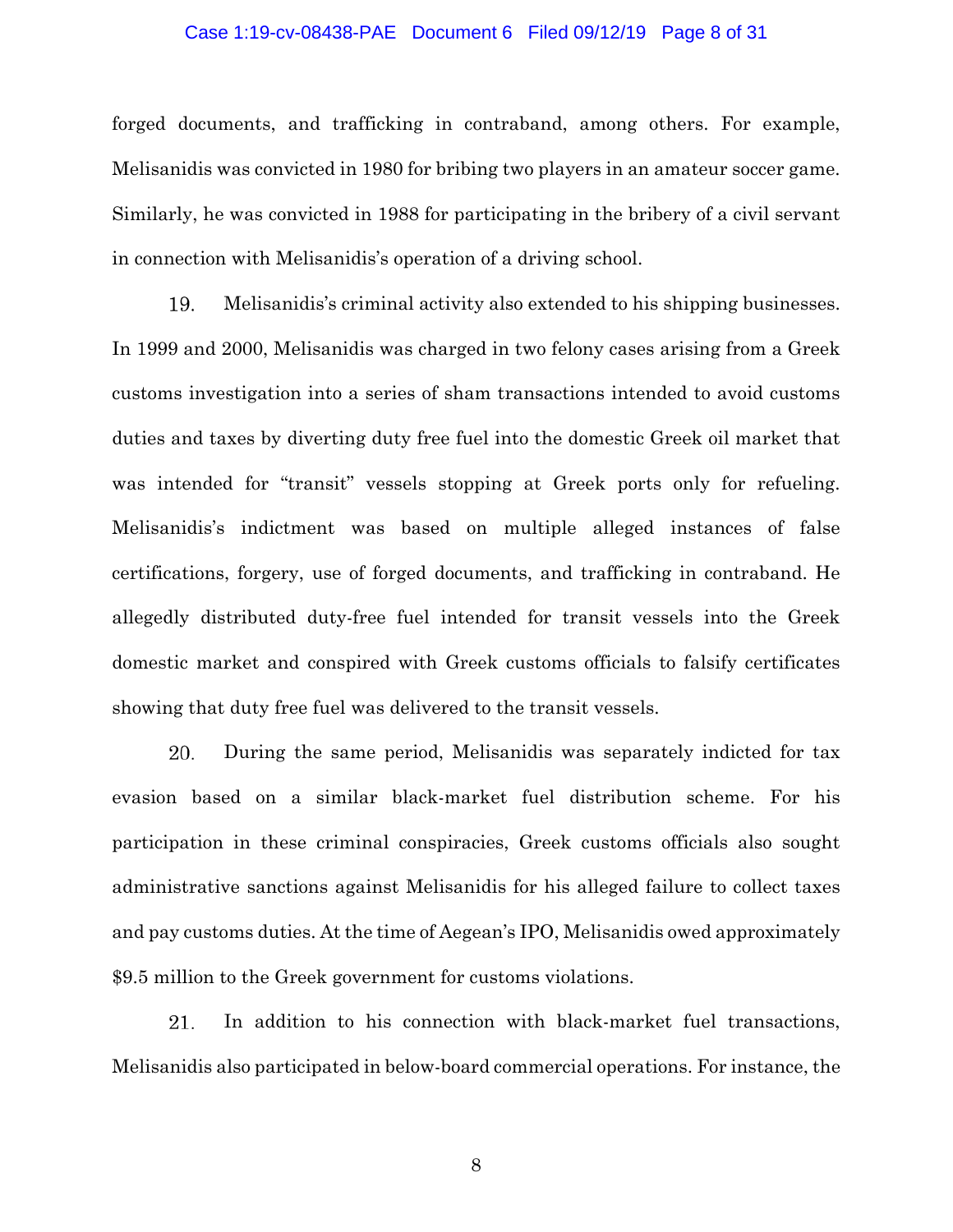### Case 1:19-cv-08438-PAE Document 6 Filed 09/12/19 Page 9 of 31

Greek government charged and convicted Melisanidis in 1999 for illegally operating a condemned warehouse. Melisanidis was also indicted in 2002 for misappropriating the funds of a counterparty to a commercial transaction.

22. Melisanidis's criminal history further reflects a propensity for physical violence. For example, Melisanidis was indicted in 2000 for making threats of physical violence to union workers during a labor dispute that arose from an explosion, and the resulting death of a laborer, on a Melisanidis-controlled ship.

23. Melisanidis's criminal record ultimately forced him to formally relinquish his executive positions with Aegean before it could execute a successful IPO, which ultimately commenced on December 13, 2006. Nominally, Melisanidis became Aegean's head of corporate development, where his duties were to be limited to the development of new business.

24. This illusory transition of power and access was achieved through an oppressive "Framework Agreement" executed in connection with Aegean's IPO that ensured that Melisanidis would maintain power and access with respect to the Company. Pursuant to the Framework Agreement, Georgiopoulos was appointed chairman of Aegean's board of directors and Melisanidis agreed that he would refrain from serving on Aegean's board of directors. The Framework Agreement additionally required Aegean to establish its "principal executive offices" in New York to handle Aegean's administration, financial reporting, and control functions, and where "all levels of the Company and its subsidiaries" would be required to report.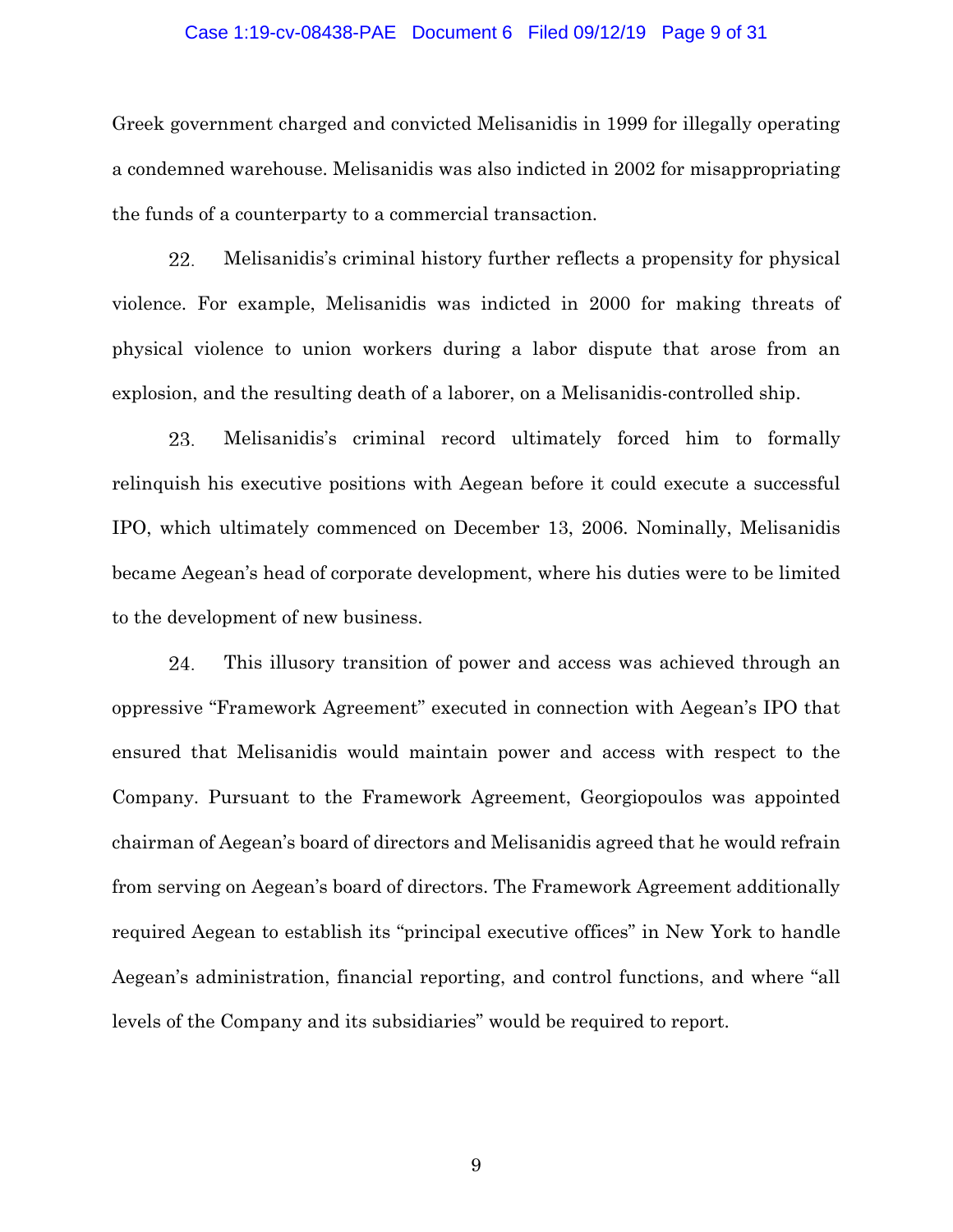#### Case 1:19-cv-08438-PAE Document 6 Filed 09/12/19 Page 10 of 31

25. Although Melisanidis agreed to step down from his executive positions at Aegean in connection with the IPO, the Framework Agreement directed Aegean to enter into employment and consulting agreements with Melisanidis reflecting his new role as head of corporate development, in which he was to receive an annual base compensation package worth a total of \$250,000, plus additional compensation to be determined annually by Aegean's new board of directors. By comparison, Nikolas Tavlarios was to receive annual base compensation totaling \$300,000 in his post-IPO role as Aegean's president and Principal Executive Officer. But the Framework Agreement nonetheless specified that Melisanidis would be required in his new role to report to Aegean's president and board of directors.

26. Perhaps most egregiously then, the Framework Agreement effectively gave Melisanidis the right to appoint the very executive officers and post-IPO directors to whom he was supposed to report. From the outset, Melisanidis used his power to engineer the appointment of his chosen candidates, including Defendants, to the board of directors and key executive positions at Aegean. Before joining Aegean, each Defendant was a close associate of Melisanidis with knowledge of his suspect background, and each fully understood the terms of the Framework Agreement and the reality that Melisanidis retained power over their own positions at Aegean.

27. Specifically, prior to joining Aegean, each Defendant was connected to General Maritime Corporation ("**General Maritime**"), a customer responsible for millions of dollars in fuel purchases from Aegean. Georgiopoulos was the president,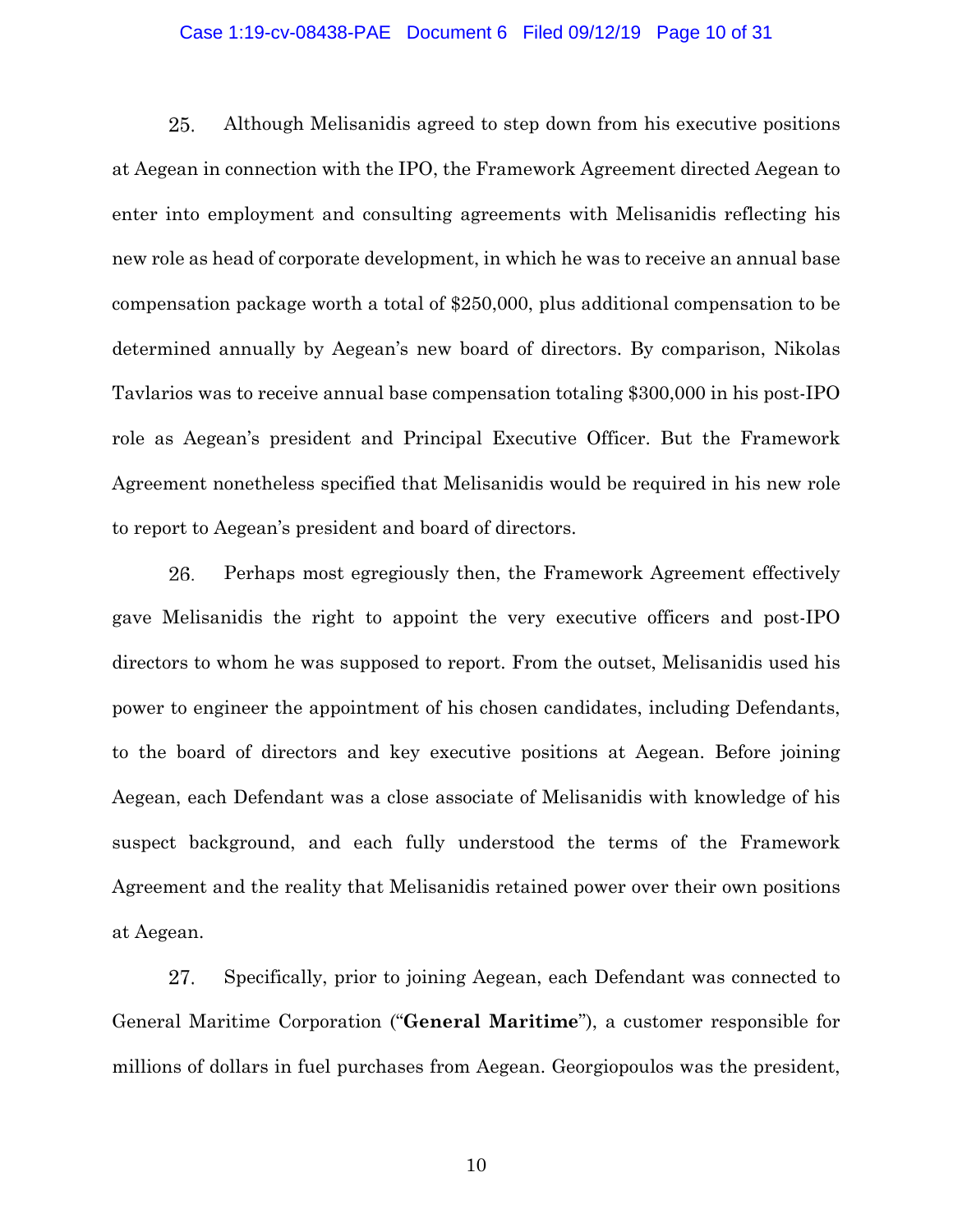#### Case 1:19-cv-08438-PAE Document 6 Filed 09/12/19 Page 11 of 31

CEO, and chairman of the board of directors for General Maritime. John Tavlarios served, at various times, as General Maritime's president, CEO, and COO. Konomos was a member of General Maritime's board of directors, along with Georgiopoulos and John Tavlarios. Nikolas Tavlarios served as the vice president for a General Maritime subsidiary.

28. Defendants' considerable prior experience with Melisanidis—along with their knowledge of his checkered background that necessitated his resignation of his positions at Aegean prior to the IPO—should have led Defendants to ensure implementation at Aegean of robust internal controls, reporting mechanisms, and oversight procedures to prevent Melisanidis from using the Company to engage in bribery, forgery, fraud, and other criminal conduct. But Melisanidis nonetheless maintained his ability to take advantage of Aegean due to the material breaches of fiduciary duty by Aegean's directors and officers described herein.

29. As Aegean's directors and officers, Defendants had a duty to exercise oversight and to monitor the corporation's operational viability, legal compliance, and financial performance. In other words, to satisfy their fiduciary duties, Defendants were required to make a good faith effort to implement an oversight system and then monitor it. Defendants' conscious failure to attempt to assure a reasonable information and reporting system existed at Aegean constituted an act of bad faith in breach of Defendants' fiduciary duties, including the duty of care, the duty of loyalty, and the related duty to act in good faith and in the best interest of Aegean and its stakeholders, including its creditors and shareholders. As beneficiaries of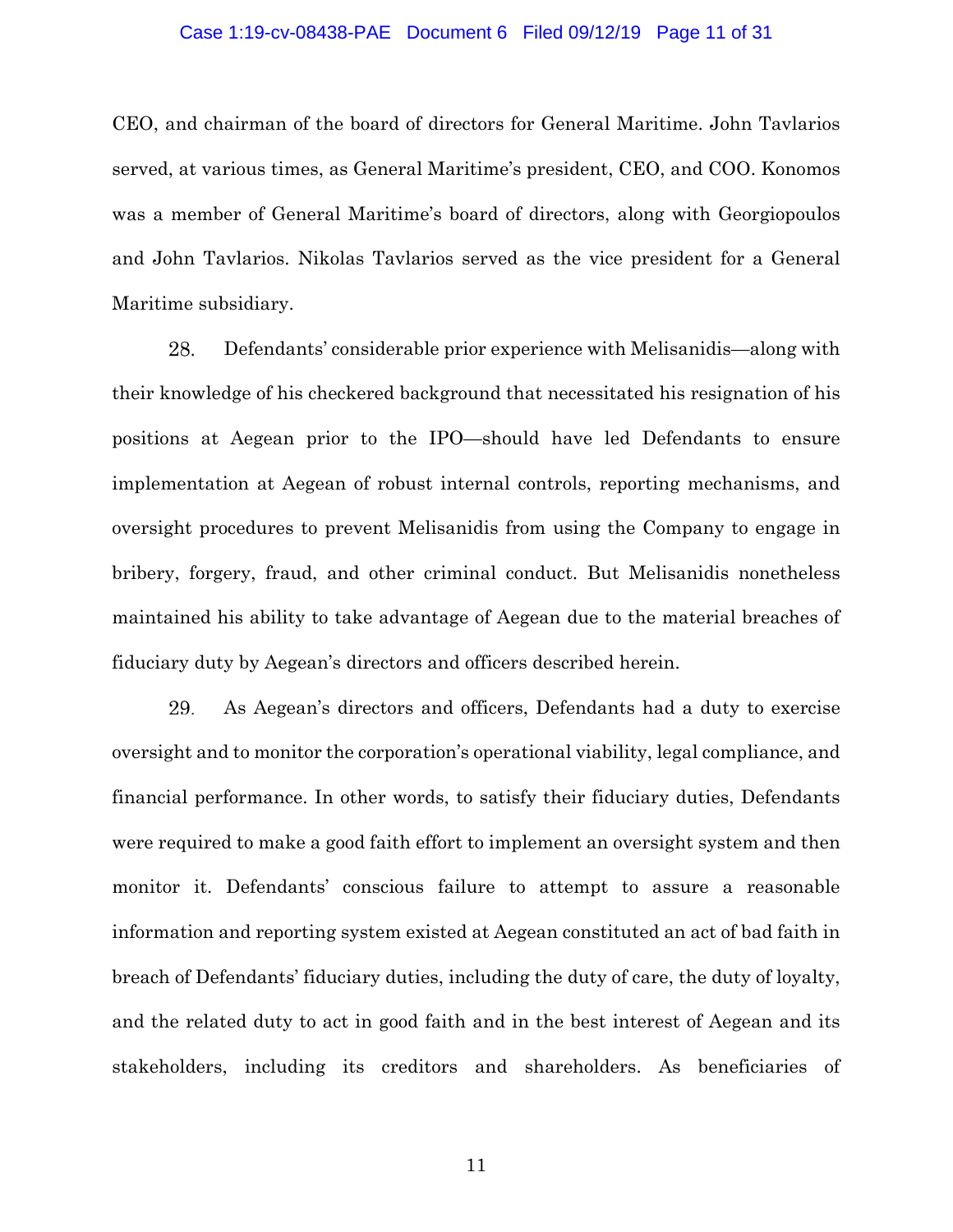### Case 1:19-cv-08438-PAE Document 6 Filed 09/12/19 Page 12 of 31

Melisanidis's corporate largesse at Aegean's expense, Defendants were motivated to utterly disregard their fiduciary duties in order to remain in Melisanidis's good graces and continue their symbiotic relationship with him. Throughout their respective tenures, Defendants permitted Melisanidis to pillage the Company through their failure to appropriately monitor his conduct that unfortunately conformed to his prior bad acts.

# **B. Aegean's Construction of the Fujairah Facility Encounters Cost Overruns Due to the Fraudulent Construction Consultant Fees Paid to Melisanidis's Affiliates.**

30. On April 27, 2010, Aegean announced plans to build an in-land storage facility in Fujairah, United Arab Emirates (the "**Fujairah Facility**"). Melisanidis used the Fujairah Facility construction as an opportunity to pillage Aegean.

First, Melisanidis suspiciously transferred to Aegean—for no 31. consideration—all of the shares of Aegean Oil Terminal Corporation ("**AOTC**"), a company that possessed a 25-year terminal lease agreement with the Municipality of Fujairah. On March 31, 2010, just prior to transferring his AOTC shares to Aegean, Melisanidis had caused AOTC to hire OilTank as a consultant to oversee construction of the Fujairah Facility. But OilTank had no construction consulting experience that would merit such a lucrative contract. Indeed, OilTank was a brand-new company controlled by Melisanidis that was incorporated in the Marshall Islands a mere two weeks before it was retained as a consultant to oversee construction of the Fujairah Facility. As such, OilTank had no ability to provide any engineering, construction, or related services.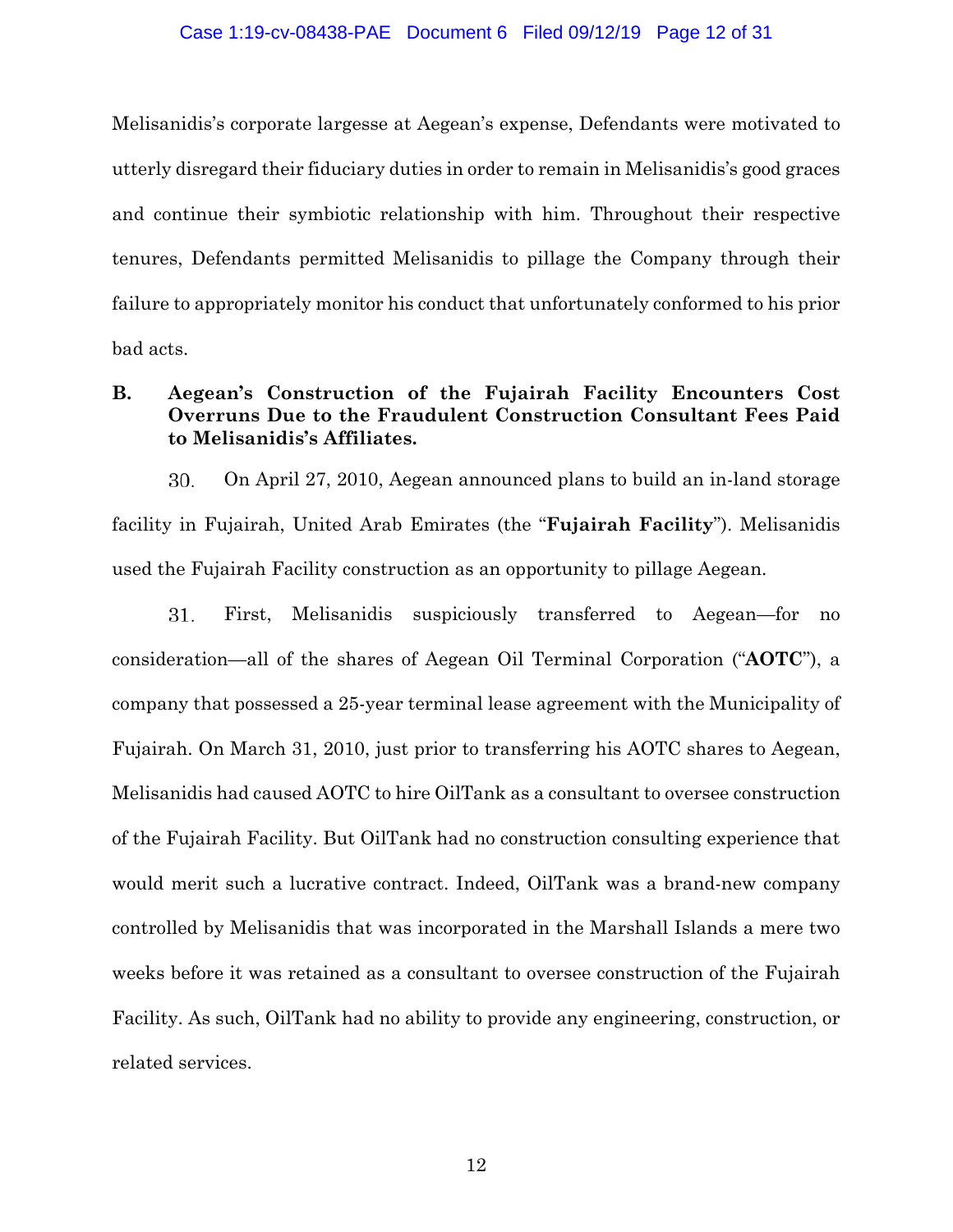## Case 1:19-cv-08438-PAE Document 6 Filed 09/12/19 Page 13 of 31

32. Any earnest investigation by Defendants would have uncovered Melisanidis's control over OilTank. For example, OilTank's sole director and major shareholder, Anastasios Tyros, was also an employee of Aegean, where he was responsible for managing the Fujairah Facility. By virtue of his employment with Aegean, Tyros already was obligated to perform any consulting services OilTank provided. Yet Melisanidis caused AOTC to hire OilTank (through Tyros) before AOTC assigned its lease to Aegean.

33. It also appears that Melisanidis exercised *de facto* control over OilTank, whose employees sought Melisanidis's approval before processing invoices and payments on behalf of the company.

34. The massive cost overruns the Fujairah Facility project encountered demonstrated both OilTank's inability to perform adequately and Defendants' refusal to exercise any oversight over Aegean or Melisanidis.

35. When the project began, Aegean estimated it would cost \$105 million and take 18 to 24 months. As of December 31, 2010, Aegean had paid advances for construction amounting to \$11.6 million, and its remaining contractual obligations totaled \$93.2 million.

36. Initially, construction proceeded according to Aegean's plans. By December 31, 2011, Aegean had paid advances of \$40.7 million and reported future contractual liabilities for construction of the Fujairah Facility of \$61.2 million. By December 31, 2012, Aegean had paid advances of \$99.6 million and reported future contractual liabilities of \$10 million. As of April 26, 2013, when Aegean filed its 2012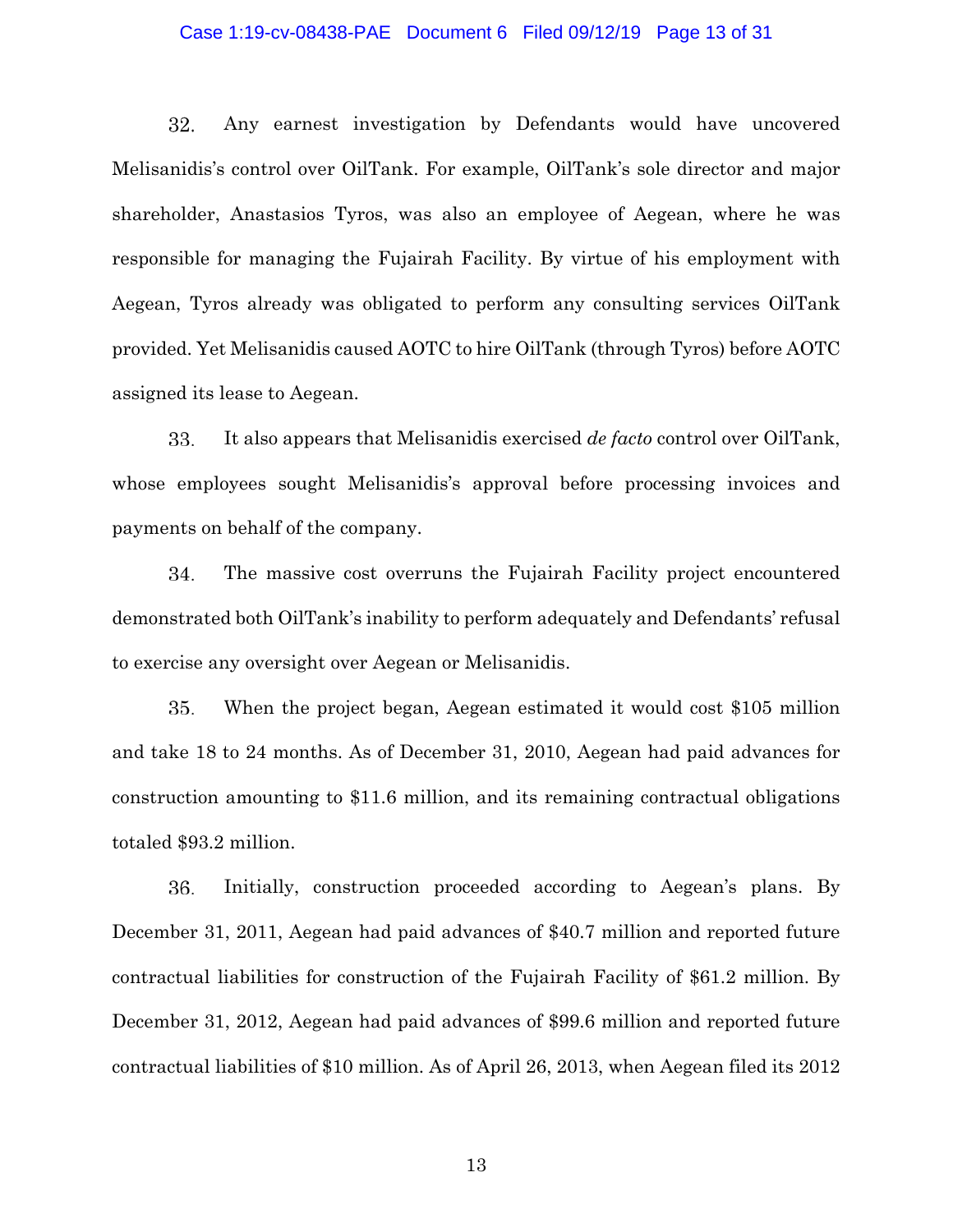#### Case 1:19-cv-08438-PAE Document 6 Filed 09/12/19 Page 14 of 31

Form 20F with the Securities Exchange Commission, Aegean still expected construction of the Fujairah Facility to be complete by the end of 2013.

37. But during 2013, the project budget nearly doubled. By December 31, 2013, Aegean paid advances of \$151.8 million for construction of the Fujairah Facility and reported additional future contractual liabilities of \$13 million. Without proper oversight or controls by its directors and officers, Aegean's estimated cost to complete the Fujairah Facility increased from approximately \$110 million at the end of 2012 to approximately \$172 million at the end of 2013. Aegean also reported that the Fujairah Facility would remain under construction until at least the second quarter of 2014, with no explanation for the delay. Aegean finally completed the Fujairah Facility in 2014 at a total cost of \$221.9 million, more than double the initial estimate.

38. For this terrible "performance," Melisanidis caused Aegean to funnel at least \$68 million to OilTank to satisfy fake invoices, purportedly for the "consulting" services it provided to AOTC throughout the project. An additional \$58 million in expenses related to the construction of the Fujairah Facility remains unaccounted for, funds that, upon information and belief, were also transferred to OilTank and other Melisanidis-controlled entities. None of this \$126 million was included in Aegean's initial project cost estimates, and to make matters worse, there is no evidence OilTank provided any legitimate services for the Construction Consultant Fees it received. Instead, Aegean's own employees performed the cost management and consulting duties OilTank was supposed to perform under its agreement with AOTC that yielded OilTank between \$68 million and \$126 million.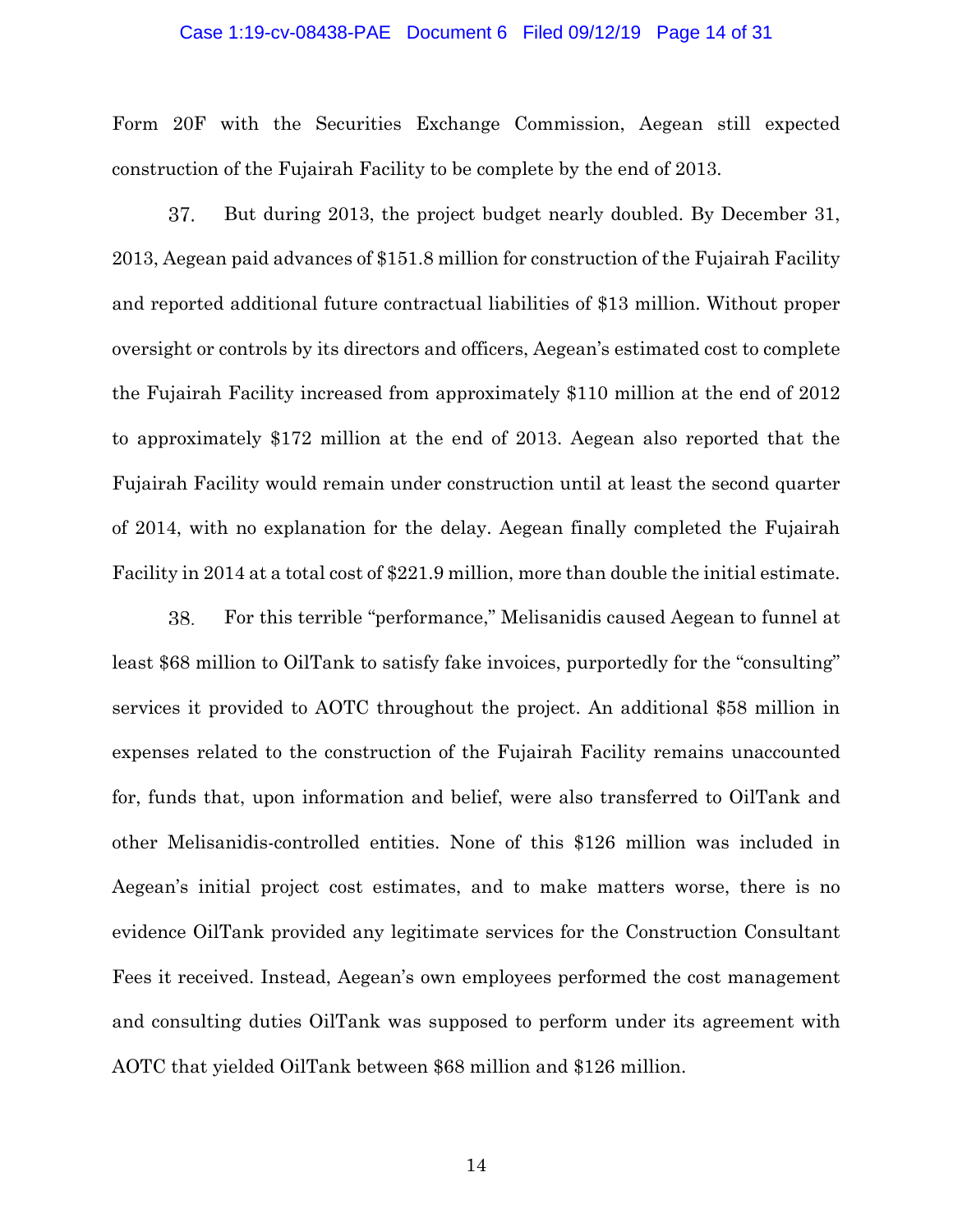### Case 1:19-cv-08438-PAE Document 6 Filed 09/12/19 Page 15 of 31

39. Defendants knew the Fujairah project was tens of millions of dollars overbudget. Yet Defendants did nothing to protect Aegean. They turned a blind eye to Aegean's dealings with OilTank, allowing Melisanidis to use it to misappropriate tens of millions of Aegean's funds to what should have been flagged and monitored as a related party.

40. The use OilTank put to the money it received from Aegean confirms the improper nature of the payments. Aegean's payment of the Construction Consultant Fees coincided with substantial transfers from OilTank to other Melisanidis affiliates.

41. For example, in November 2013, a few months after Aegean revealed for the first time that the Fujairah Facility was purportedly overbudget, Melisanidis took control over AEK Athens, a Greek soccer club he previously ran in the mid-90s, to "rebuild" AEK after it dropped two divisions in the country's amateur league due to "huge debts." Melisanidis also helped "secure financing" for a new stadium estimated to cost approximately  $\epsilon$ 60 million—financing that likely included substantial payments from OilTank directly to AEK. On top of financing the stadium, OilTank made direct payments to employees, players and coaches, and vendors on AEK's behalf.

42. OilTank also provided funds to other Melisanidis affiliates during this period, as well as Grady Properties Corporation SA ("**Grady Properties**"), a company controlled by Melisanidis's son, Georgios Melisanidis. For example, Aegean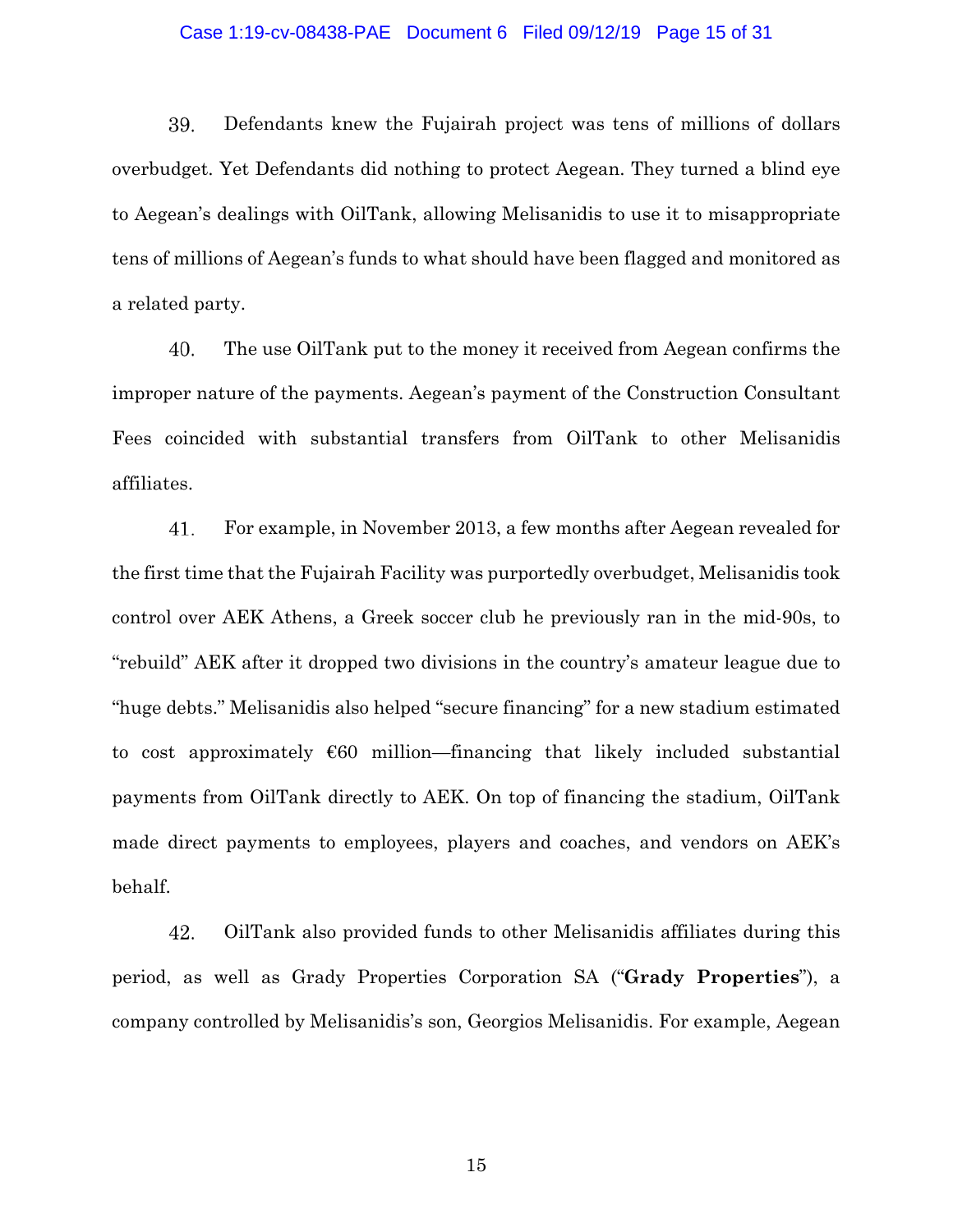#### Case 1:19-cv-08438-PAE Document 6 Filed 09/12/19 Page 16 of 31

paid over \$6 million to Grady Properties in January 2014 and received no consideration in return.

43. Despite their fiduciary obligations to Aegean, Defendants did nothing to stop Melisanidis from using the Fujairah Facility contract to defraud the Company. Because Aegean was required to report related party transactions in its public disclosures, the payments to OilTank constituted a compliance issue intrinsically critical to Aegean's business operations. The failure to identify the substantial payments to OilTank as related party transactions in Aegean's public disclosures further demonstrates that Defendants consciously disregarded their responsibility to oversee and monitor Aegean's operations, and that they failed to ensure that any reasonable information reporting system existed with respect to the construction of the Fujairah Facility.

The 2018 Audit Committee Investigation quickly established that 44. OilTank's "consulting" contract with AOTC was used to misappropriate Aegean funds through inflated contracts and fraudulent pricing. Had the Defendants exercised their fiduciary responsibility to monitor the construction of the Fujairah Facility, they would have arrived at the same conclusion in real time—soon enough to prevent Melisanidis from using the Fujairah Facility construction project to misappropriate between \$68 million and \$126 million. Instead, when Aegean first reported in April 2014 the Fujairah Facility would cost nearly \$175 million instead of \$105 million, Defendants did nothing.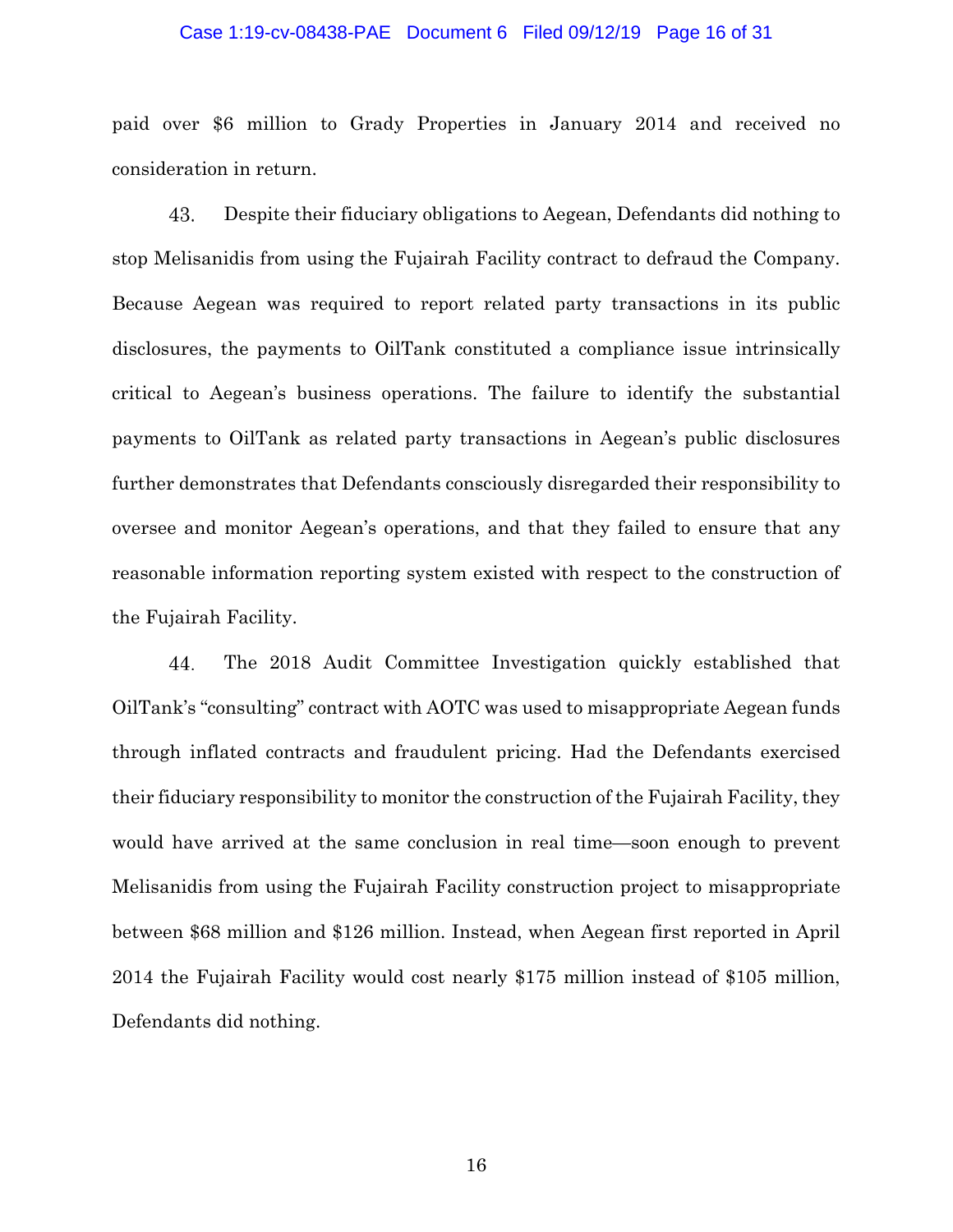### Case 1:19-cv-08438-PAE Document 6 Filed 09/12/19 Page 17 of 31

45. Aegean suffered significant harm because of Defendants' failure to oversee and monitor the Company's fraudulent transactions with Melisanidis that followed Melisanidis's prior pattern of fraudulent conduct.

# **C. Melisanidis Causes Aegean to Amass \$200 Million in Fake Trade Receivables to Hide Approximately \$186 Million in Post-Construction Transfers to His Affiliates.**

46. Even after Aegean completed the Fujairah Facility in 2014, Melisanidis continued to defraud Aegean by diverting funds to OilTank. From 2015 to 2017, Melisanidis caused the Company to embark on a massive scheme to systematically overstate its receivables as cover for other fraudulent activity involving OilTank and Grady Properties.

47. To perpetrate the Fake Trade Receivables Scheme, Melisanidis caused Aegean to enter into a series of contracts with four shell entities: Abdul Azim Trading FZE, Miami Exports Group LLC, Savina Maritime Ltd., and South Seas Maritime Ltd. (together, the "**Shell Entities**"). None of the Shell Entities conducted legitimate business with Aegean, and each is affiliated with known associates of Melisanidis.

48. Through its subsidiary Aegean Marine Petroleum, SA, Aegean entered into approximately 40 contracts with the Shell Entities that facially indicate that Aegean and the Shell Entities would exchange more than 8.05 million metric tons of fuel oil for a total of approximately \$2.07 billion.

49. Under these contracts, the Shell Entities were to sell Aegean "off-spec" fuel oil, which Aegean would blend and sell back to the Shell Entities at a higher price. By feigning these transactions, Aegean was able to amass nearly \$200 million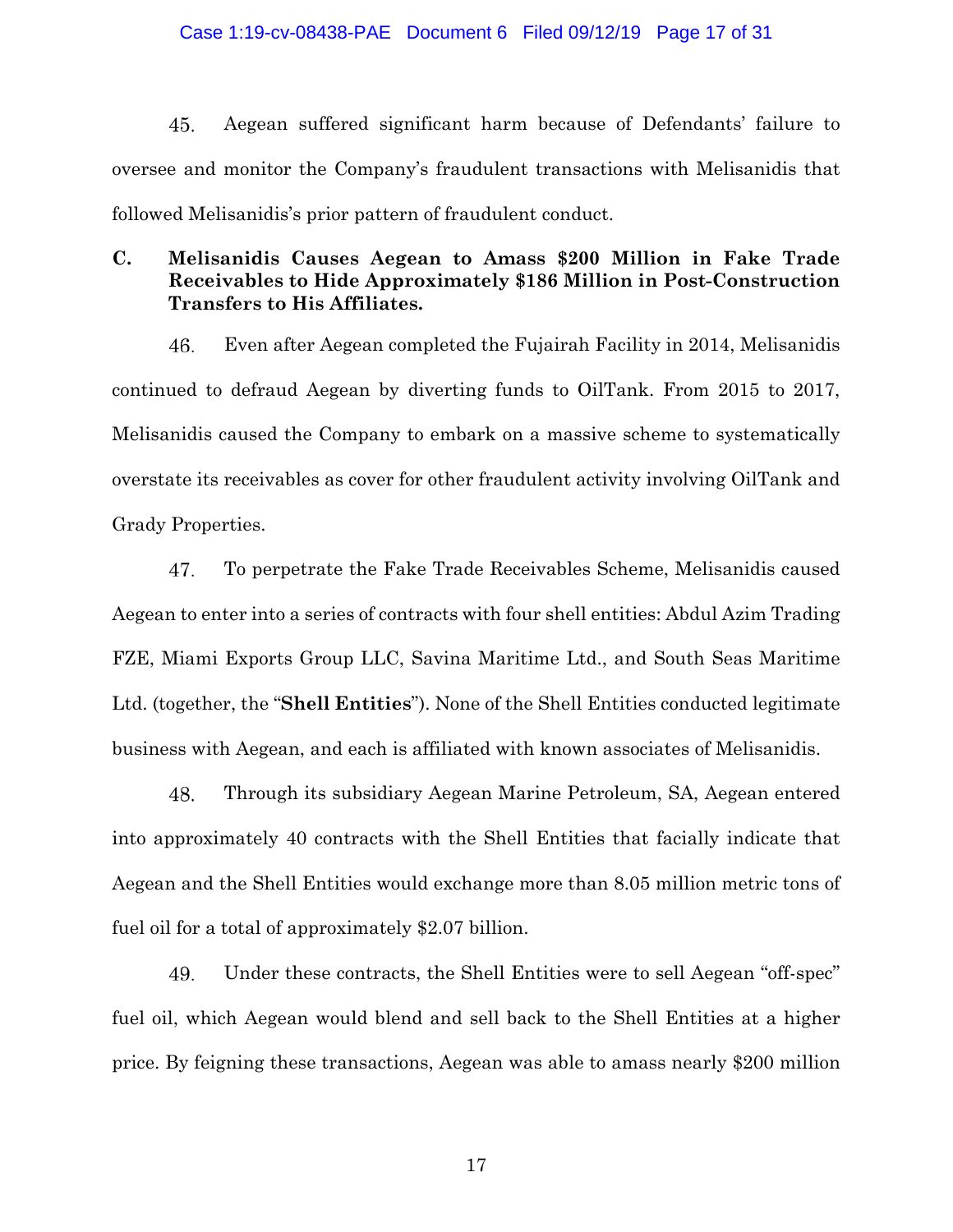### Case 1:19-cv-08438-PAE Document 6 Filed 09/12/19 Page 18 of 31

in receivables for fuel oil exchanges that purportedly took place in 2016 and 2017. But no such transactions ever occurred.

A typical oil sale transaction produces substantial documentation, 50. including bunker inspection reports, distribution of samples, final inspection reports, notices of apparent discrepancies, load inspection reports, and shore tank reports, among other documents. No such documents exist to evidence any legitimate transactions between Aegean and the Shell Entities. Even basic monitoring and due diligence by Defendants would have revealed these irregularities.

51. The scope of Aegean's supposed transactions with the Shell Entities was also infeasible. The agreements between Aegean and the Shell Entities reflect the exchange of over 8.05 million metric tons of marine fuel in 2016 and 2017. The Fujairah Facility's throughput during the same period was just 1.2 million metric tons. It was impossible for Aegean to process the volume contemplated by the contracts.

52. The Shell Entity receivables also grew at an alarming rate from 2015 to 2017. During that period, Aegean reported trade receivables from the Shell Entities as follows:

| Entity                  | 2015            | 2016                         | 2017             |
|-------------------------|-----------------|------------------------------|------------------|
| Abdul Azim Trading FZE  | \$29,504,144.66 | \$71,071,326.42              | \$83,104,726.70  |
| Miami Exports Group LLC | \$18,466,230.99 | 55,202,551.39<br>$\mathbb S$ | \$63,536,179.33  |
| Savina Maritime Ltd     | \$17,633,989.68 | \$23,248,134.76              | \$27,214,762.10  |
| Sout Seas Maritime Ltd  | \$19,394,823.42 | 22,472,512.20<br>$^{\circ}$  | \$25,786,645.39  |
| Total                   | \$84,999,188.75 | \$171,994,524.77             | \$199,642,313.52 |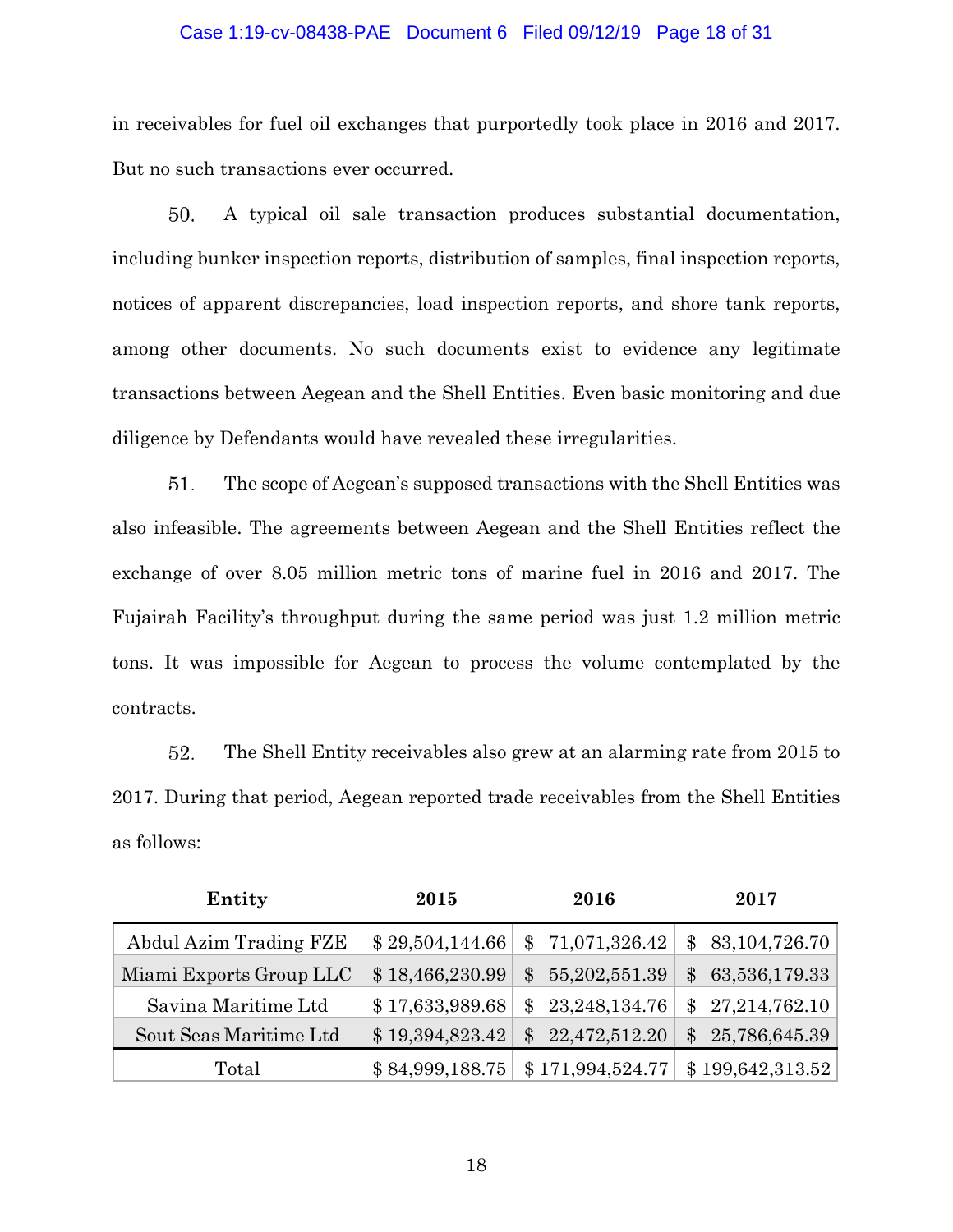### Case 1:19-cv-08438-PAE Document 6 Filed 09/12/19 Page 19 of 31

53. By the end of 2017, Aegean's receivables from the Shell Entities amounted to a significant percentage of the Company's total outstanding receivables. Aegean's outside auditor PricewaterhouseCoopers alerted the Audit Committee to these irregularities in May 2017. Yet the Audit Committee allowed the Company to continue amassing receivables. When the Audit Committee finally engaged outside counsel to review the Company's accounts receivable in November 2017, it was too late. By this time, the Fake Trade Receivables amounted to almost \$200 million.

As the receivables from the Shell Entities grew, Melisanidis used the 54. \$200 million in fake Company assets as cover to misappropriate Aegean's money for himself and his family. Even though the Fujairah Facility consulting agreement reflected OilTank's only contractual relationship with Aegean, OilTank continued receiving substantial Post-Construction Transfers from Aegean totaling approximately \$186 million between June 2015 and January 2018, long after construction of the Fujairah Facility was completed in 2014. Aegean's bank statements reflect that it paid OilTank \$82,359,789.99 between July and December 2015, \$65,250,896.35 in 2016, \$35,800,598.62 in 2017, \$900,000.00 on January 14, 2018, and \$839,909.09 on January 16, 2018.

55. Grady Properties—controlled by Melisanidis's son, Georgios Melisanidis—also participated in the Fake Trade Receivables Scheme. Grady Properties received over \$30 million in Post-Construction Transfers between 2015 and 2017 from Aegean, even though there is no evidence that Grady Properties ever provided any services to Aegean. In May 2017, Grady Properties transferred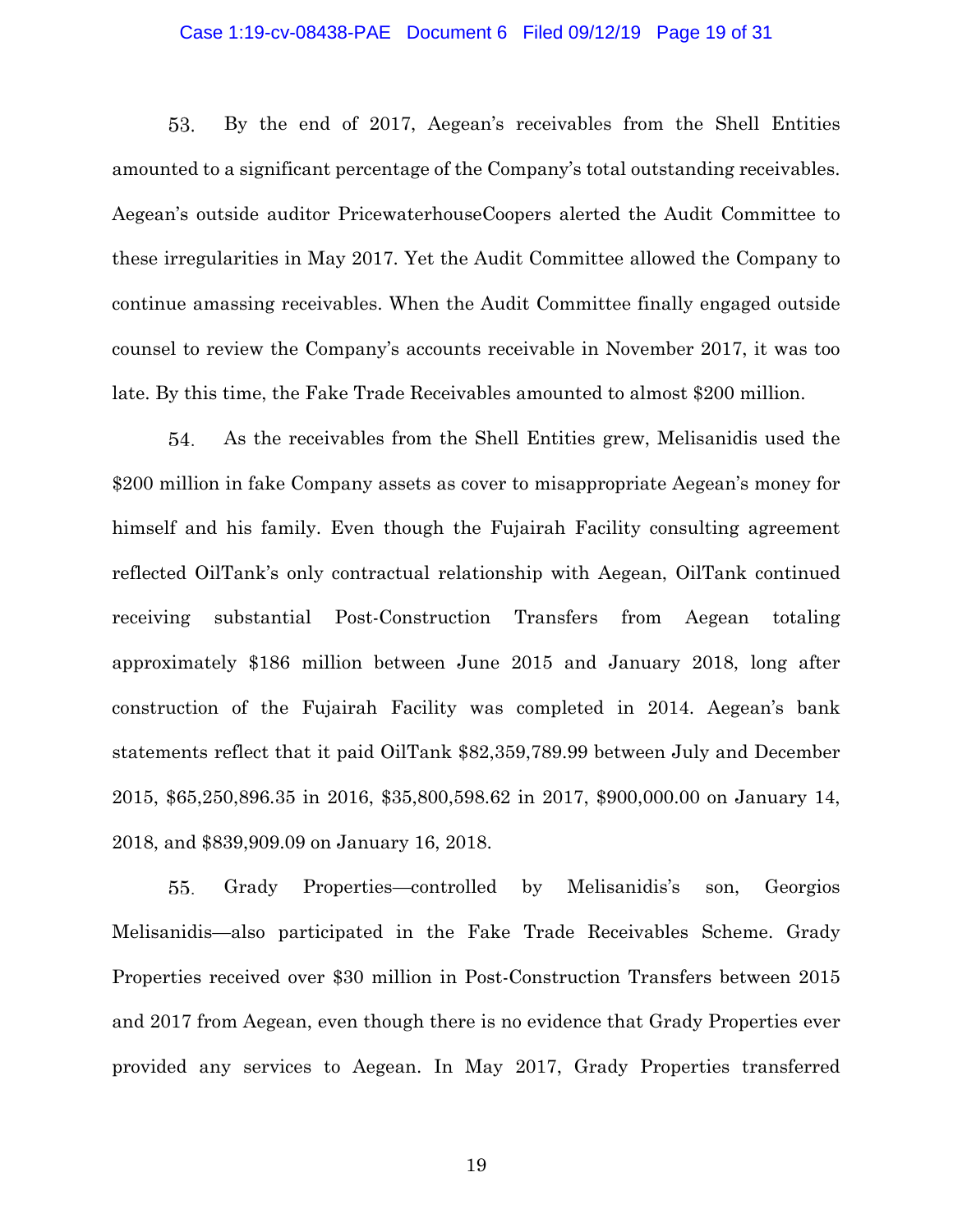#### Case 1:19-cv-08438-PAE Document 6 Filed 09/12/19 Page 20 of 31

approximately \$25 million back into Aegean a week before a scheduled meeting between Aegean and its outside auditors. The Company altered its records to attribute the \$25 million payment to Miami Exports Group, LLC, one of the Shell Entities, likely as an attempt to conceal the Fake Trade Receivables Scheme.

56. The Fake Trade Receivables Scheme masked the illegitimate Post-Construction Transfers and had a substantial effect on the apparent financial health of Aegean. In 2015 and 2016, Aegean posted positive net income. But Aegean's reporting included purported profits from the Fake Trade Receivables Scheme.

57. Ignoring Aegean's business with the Shell Entities, the Company would have posted a net loss of significant magnitude each year from 2015 to 2017:

| Year | <b>Reported Net</b><br>Income | <b>Purported Profits</b><br>from Shell Entities | Net Income without<br><b>Shell Entities</b> |
|------|-------------------------------|-------------------------------------------------|---------------------------------------------|
| 2015 | \$38.5 million                | \$91.5 million                                  | $(\$55.7$ million)                          |
| 2016 | \$51.9 million                | $$135.2$ million                                | $(\$83.3$ million)                          |
| 2017 | $(\$38.5$ million)            | \$27.6 million                                  | $(\$56.2$ million)                          |

58. Despite the obvious irregularities surrounding Aegean's overstated receivables, Defendants did nothing to investigate how Aegean accumulated \$200 million in trade receivables from just four entities, why the receivables grew so quickly, or why Aegean included no allowance for doubtful accounts in its reporting. Nor did they investigate the Company's suspect dealings with Grady Properties.

59. Instead, as with the ballooning costs associated with the Fujairah Facility, Defendants consciously disregarded their responsibility to oversee and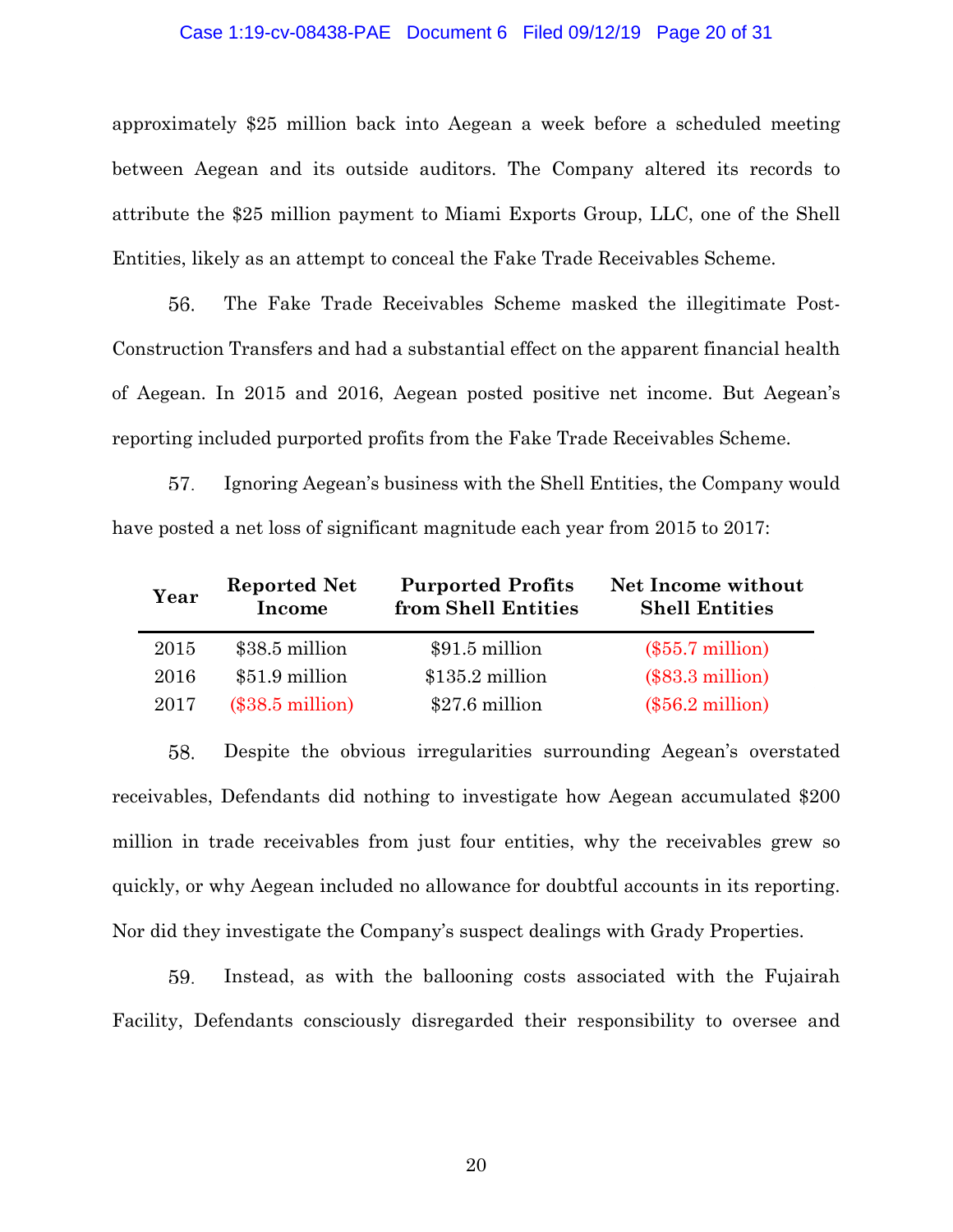### Case 1:19-cv-08438-PAE Document 6 Filed 09/12/19 Page 21 of 31

monitor Aegean's operations, and they failed to ensure that proper controls existed with respect to Aegean's accounting and reporting practices.

60. The 2018 Audit Committee Investigation quickly identified the Fake Trade Receivables Scheme and concluded that the receivables "lacked economic substance as the [four] counterparties were shell companies with no material assets or operations and were owned or controlled by former employees or affiliates of [Aegean]."

61. Defendants for years had access to the same information that led to the findings of the 2018 Audit Committee Investigation. Had Defendants exercised their fiduciary responsibility to monitor Aegean's operations, they would have reached the same conclusion as the 2018 Audit Committee Investigation and could have prevented the Fake Trade Receivables Scheme and the Post-Construction Transfers. Instead, in the face of growing trade receivables from the Shell Entities, based on purported oil sales that were impossible for Aegean's facilities to process, Defendants did nothing and allowed the fraud to continue until it was finally exposed by the 2018 Audit Committee Investigation.

# **D. Defendants Allow Melisanidis to Further Obscure Aegean's Financials through a Fraudulent Buyback Scheme.**

62. Adding insult to injury, Defendants took no action to prevent Melisanidis from staging a repurchase of his stake in the Company as an additional measure to conceal the Fake Trade Receivables Scheme. On August 17, 2016, Aegean announced that it had agreed to repurchase Melisanidis's stake in the Company for approximately \$100 million. The terms of the Share Repurchase required Aegean to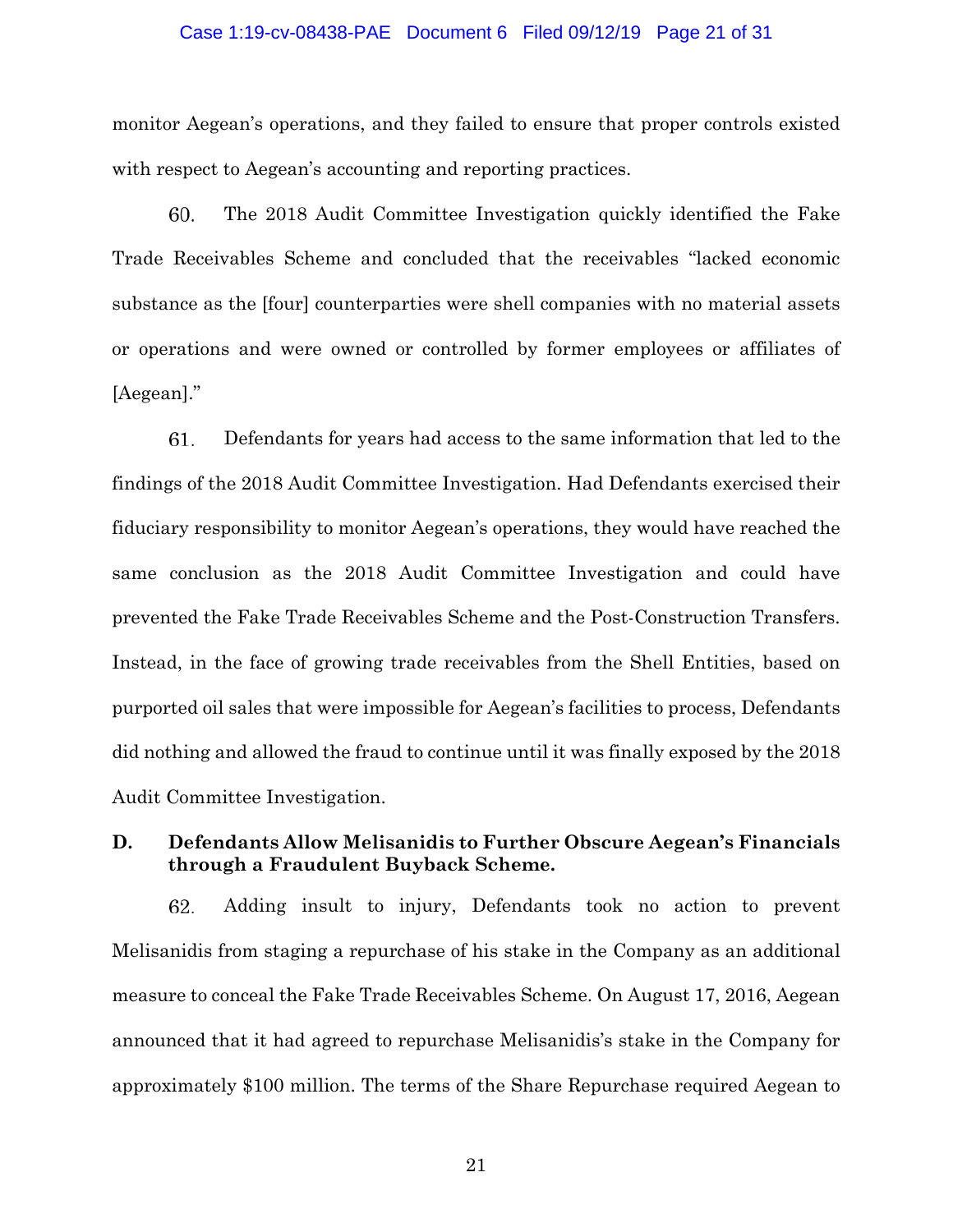## Case 1:19-cv-08438-PAE Document 6 Filed 09/12/19 Page 22 of 31

pay Melisanidis \$8.81 per share, based on the share price at the close of trading the previous day. At the time, Melisanidis's approximately 11.3 million shares represented a 22% stake in the Company.

63. In announcing the Share Repurchase, Nikolas Tavlarios touted that the agreement "underscore[d] the Board's confidence in Aegean's prospects, and [would] provide meaningful and immediate earnings accretion for all Aegean shareholders." He also boasted about Aegean's "solid balance sheet," "which provide[d] [it] the opportunity to repurchase shares."

Contrary to Nikolas Tavlarios's contention that Aegean's balance sheet 64. was in a "solid" position to repurchase Melisanidis's shares, Aegean faced severe liquidity problems within three months of Nikola Tavlarios's announcement, even though it had not actually paid for Melisanidis's shares.

On October 24, 2016, Aegean borrowed \$25 million from Grady 65. Properties at a relatively high rate of interest to fund operations. Despite the cash infusion from Grady Properties, Aegean still violated a liquidity covenant with another of its lenders in November 2016 because Aegean's "Borrowing Base" comprised of cash, inventory, and receivables—sunk too low. To cure the default, Aegean issued \$150 million in new securities through a private placement in December 2016, which diluted Aegean's existing shareholders. In other words, the "earnings accretion" Aegean purportedly obtained through its shame purchase of Melisanidis's shares never occurred.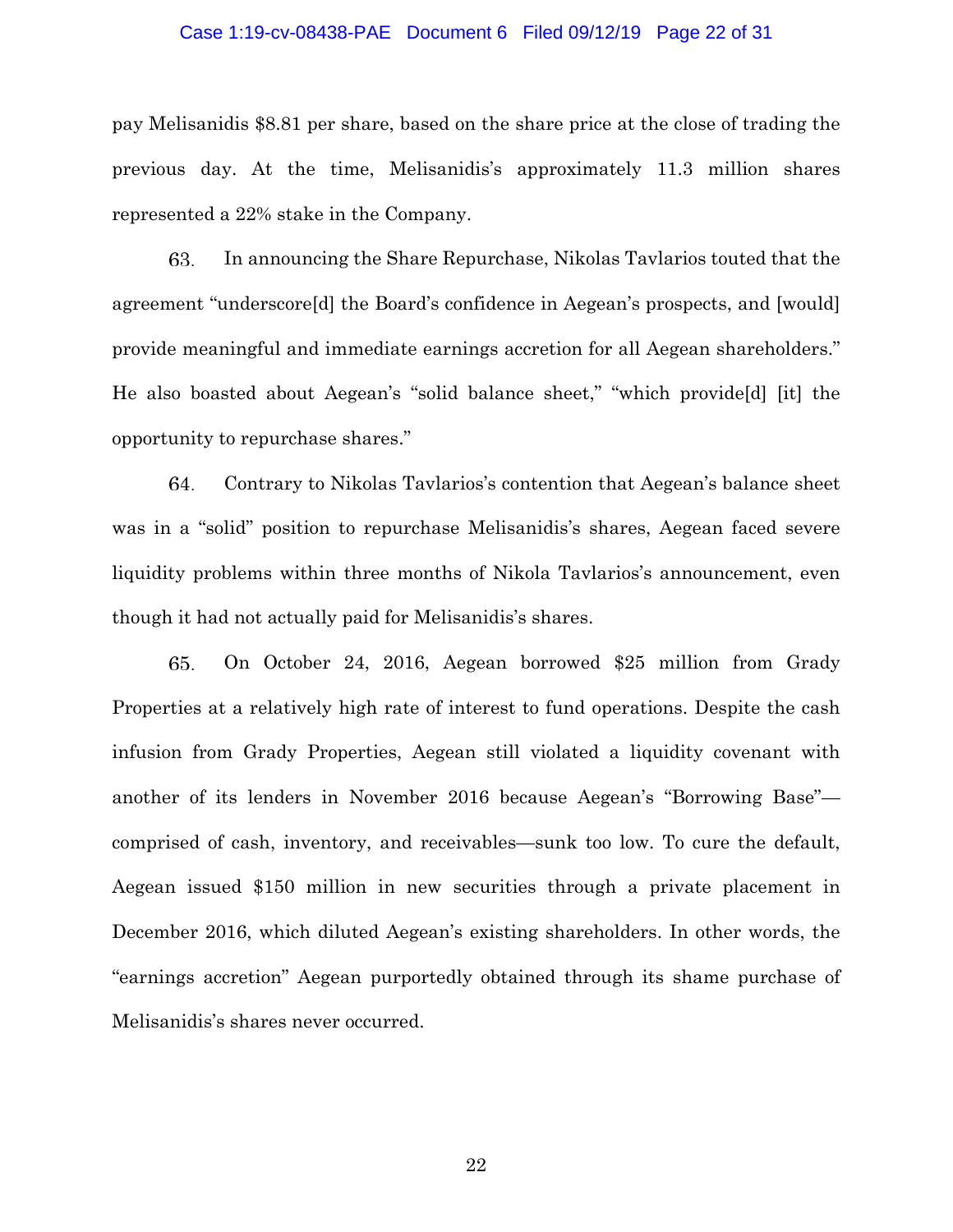### Case 1:19-cv-08438-PAE Document 6 Filed 09/12/19 Page 23 of 31

66. Melisanidis also used OilTank to make the Fake Trade Receivables appear legitimate. During May 2017, OilTank made three payments to Aegean totaling more than \$28.4 million. During the same period, Aegean made four payments to OTE totaling \$24.5 million. Aegean then falsified its bank statements so that the payments from OilTank appeared to come from Abdul Azim Trading FZE, one of the Shell Entities, thereby reducing its receivable balance.

67. If Defendants had fulfilled their duty to monitor and oversee the operations of the Company, they would have easily uncovered the fraudulent aspects of the Share Repurchase. Instead, Defendants allowed Melisanidis to further obscure Aegean's financials, deepening the harm caused by Melisanidis's fraud and further concealing the Fraudulent Trade Receivable Scheme.

## **E. Melisanidis's Last-Ditch Effort to Thwart Discovery of His Various Schemes Fails, and the 2018 Audit Committee Investigation Uncovers the Full Scope of His Misdeeds.**

68. Notwithstanding Melisanidis's efforts to conceal his fraud and Defendants' failure to properly monitor and report on the Company's operations, a group of Aegean investors (the "**Investor Committee**") began to take notice of the Company's financial irregularities starting in 2017. Throughout 2017, the Investor Committee became more active in Aegean's governance, triggering a change in Aegean's board composition. At a June 8, 2017 shareholder meeting, Georgiopoulos and John Tavlarios were voted off Aegean's board of directors along with two other members, leaving the board with only four members. In December 2017, the Investor Committee disclosed in correspondence with Aegean's board that it intended to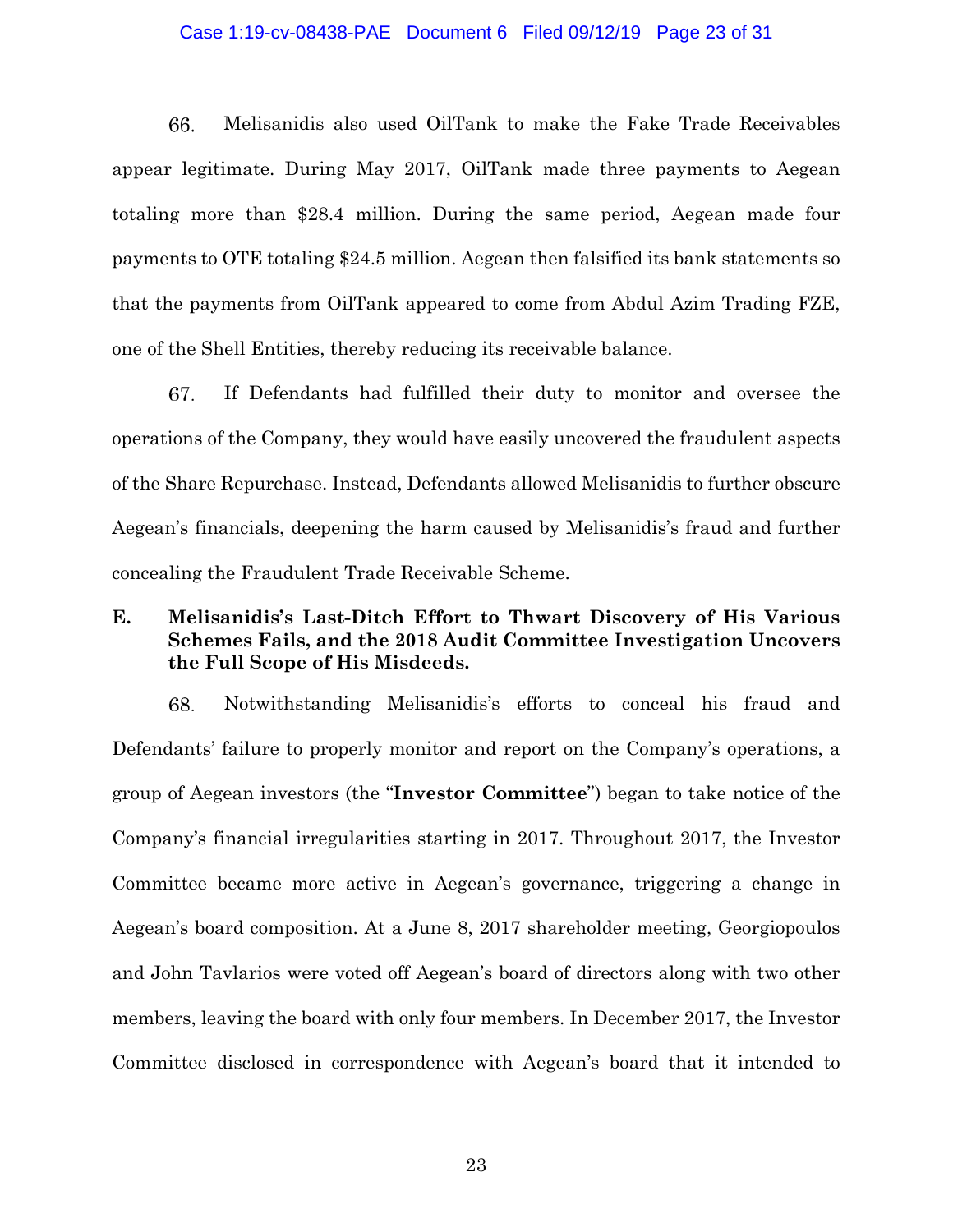### Case 1:19-cv-08438-PAE Document 6 Filed 09/12/19 Page 24 of 31

nominate four independent directors to Aegean's board at the next shareholder meeting.

In response to the Investor Committee's letters, Melisanidis took swift 69. action to thwart the possibility that newly appointed directors would uncover his fraudulent schemes. On February 28, 2018, Aegean announced its intent to acquire HEC, a company controlled by Melisanidis, for consideration totaling \$367 million, with a portion to be paid in Aegean common stock (the "**HEC Acquisition**"). Melisanidis would receive approximately 33% of the outstanding stock of Aegean as a result of the HEC Acquisition. The parties' agreement also conferred Melisanidis with the right to nominate three directors for appointment to Aegean's board and to recommend an additional independent nominee. Further, as a 33% owner of Aegean, Melisanidis would have the ability to form a quorum for voting purposes pursuant to the Company's recently amended bylaws.

70. The HEC Acquisition represented a blatant attempt by Melisanidis to retain control over Aegean in the face of the Investor Committee's pressure. One stock analyst appropriately characterized the transaction as "indefensible," and wrote that "it is hard to even fathom how any transaction could possibly be worse. . . . This one checks all the boxes: a) they are issuing equity at the worst possible time, b) they are issuing that equity to the one person in the world the company should most avoid dealing with, c) they would be paying at least 300% more than even a conservative fair value, and the list could go on."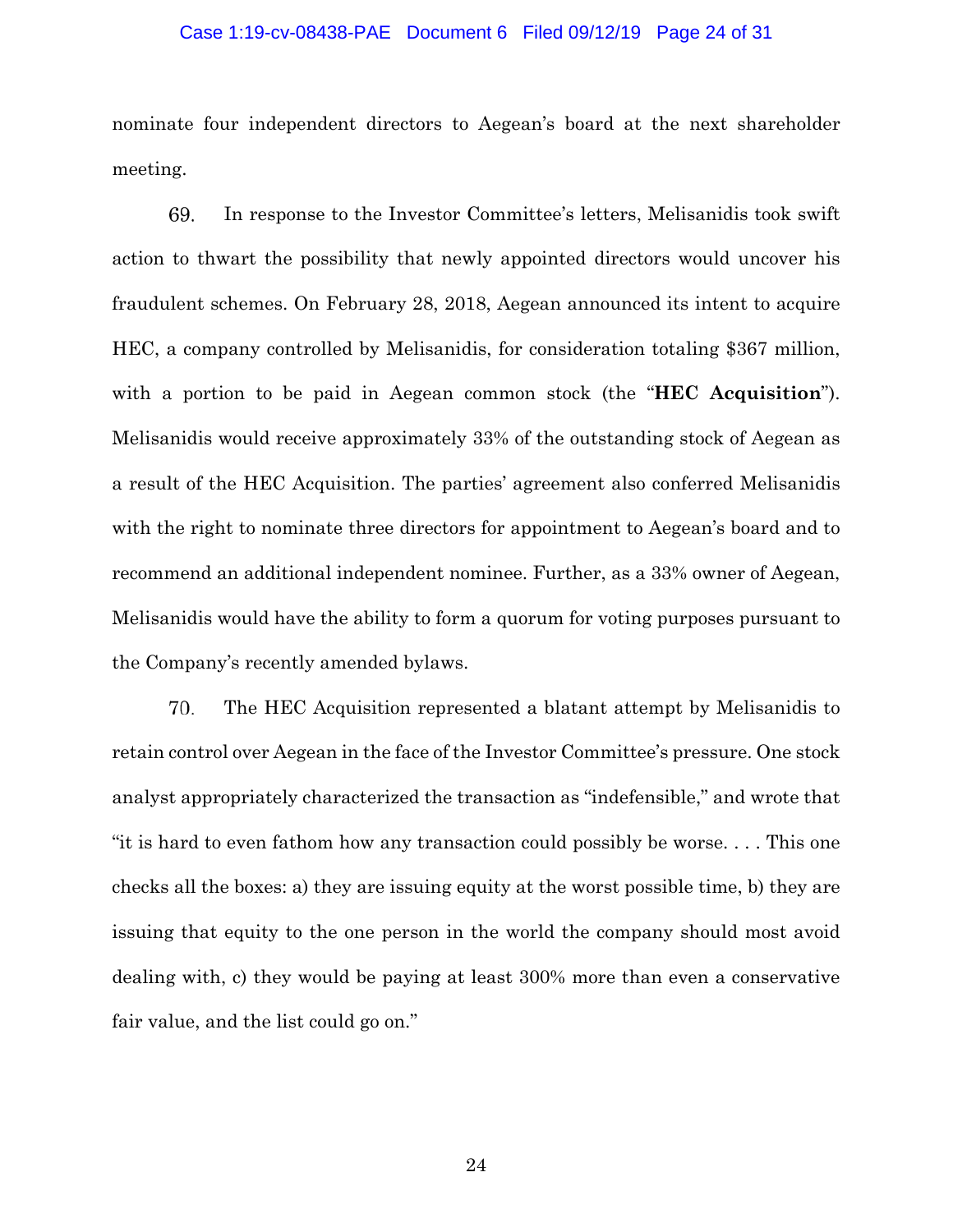### Case 1:19-cv-08438-PAE Document 6 Filed 09/12/19 Page 25 of 31

71. In response to the HEC Acquisition, an Aegean shareholder filed suit to enjoin the transaction. On March 12, 2018, the Honorable Loretta A. Preska of the Southern District of New York held a hearing and entered a TRO enjoining the HEC Acquisition. During the hearing, Judge Preska found that "the timing of the transaction is highly suspect [;] [a]fter receiving notice of the [Committee's] decision to nominate a competing slate of directors, the board scheduled the acquisition to close before the annual meeting." Moreover, Judge Preska stated that based on the papers, Melisanidis "stands on both sides of the transaction" insofar as "he exercises *de facto* control over Aegean, the proposed acquirer, and exercises control over the proposed acquiree" and there are "interconnections between the three members of the independent committee and [Melisanidis] and his other companies."

72. The parties thereafter reached a settlement in which Aegean agreed to appoint three independent directors to the board. The new directors joined the board in May 2018 and were subsequently appointed to Aegean's reconstituted Audit Committee that immediately began the 2018 Audit Committee Investigation. By June 4, 2018, the 2018 Audit Committee Investigation had already revealed that "approximately \$200 million of accounts receivable owed to the Company at December 31, 2017 will need to be written off" and that "the transactions that gave rise to the accounts receivable . . . may have been, in full or in part, without economic substance and improperly accounted for in contravention of the Company's normal policies and procedures."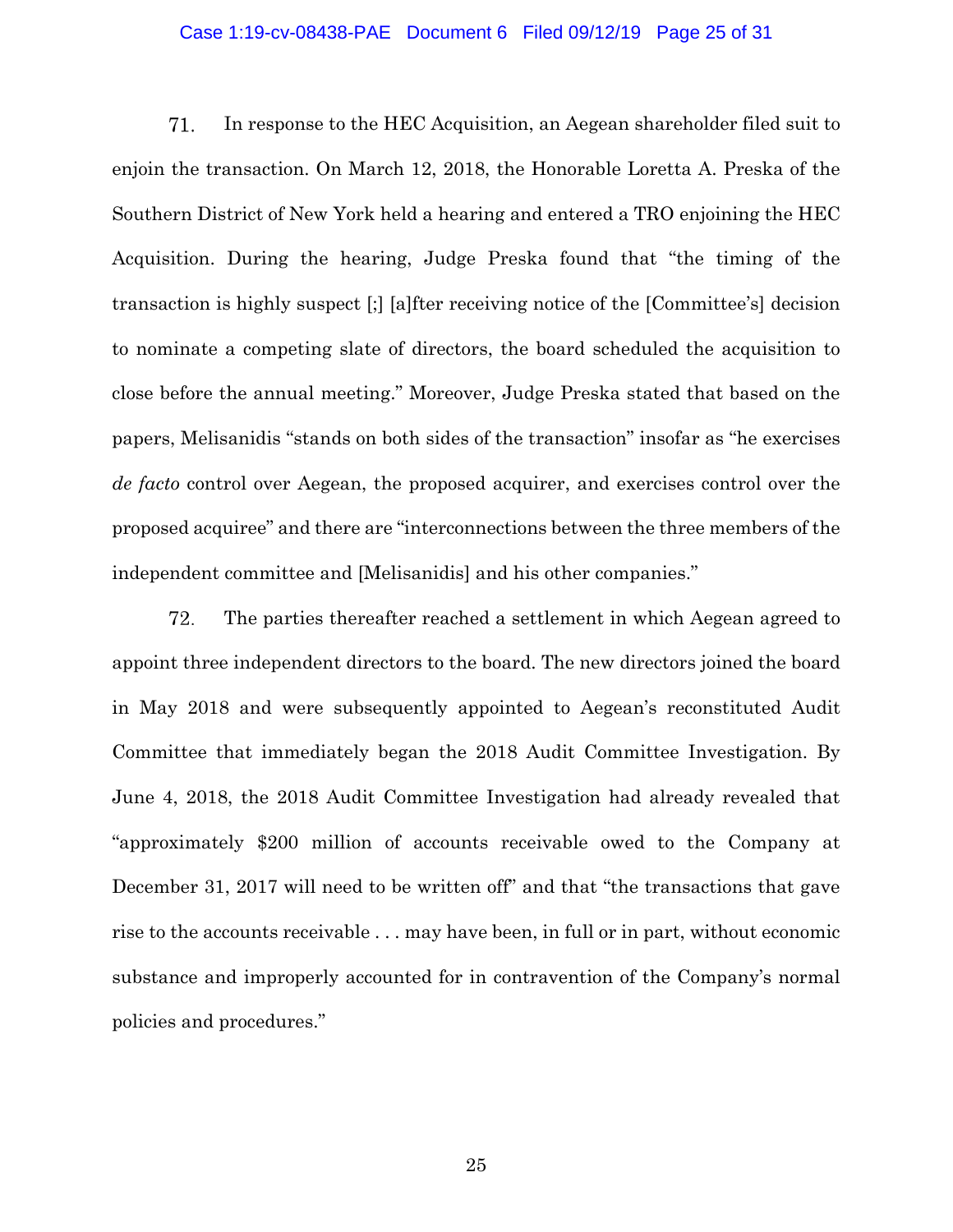## Case 1:19-cv-08438-PAE Document 6 Filed 09/12/19 Page 26 of 31

73. By November 2, 2018, the 2018 Audit Committee Investigation uncovered additional aspects of Melisanidis's fraud. In a press release, the Company announced that "[t]he Audit Committee believes up to US\$300 million of Company cash and other assets were misappropriated through fraudulent activities." The Audit Committee identified OilTank as the "principal beneficiary of the misappropriation" and concluded that the "misconduct occurred in part because [Melisanidis] ha[d] exerted significant control over Company personnel and assets through various inappropriate means, including threats of economic retaliation and physical violence."

74. Aegean's November 2, 2018 press release also disclosed that Aegean had received a grand jury subpoena from the United States Attorney's Office for the Southern District of New York "in connection with suspected felonies." In addition, Aegean announced that the Company's financial statements and disclosures discussing those financial statements "should no longer be relied upon."

75. Once the full extent of Melisanidis's conduct came to light, it was clear the Company was hopelessly insolvent, rendering it unable to repay the hundreds of millions of dollars of indebtedness it accumulated during the course of Melisanidis's fraud. Unsurprisingly, Aegean filed a Chapter 11 petition just four days later.

76. Aegean should not have been depending on the appointment of new directors in May 2018 to uncover Melisanidis's fraud. Defendants should have acted long before their appointment to monitor and control Aegean's operations in a manner designed to prevent such misconduct. Defendants, through their bad faith dereliction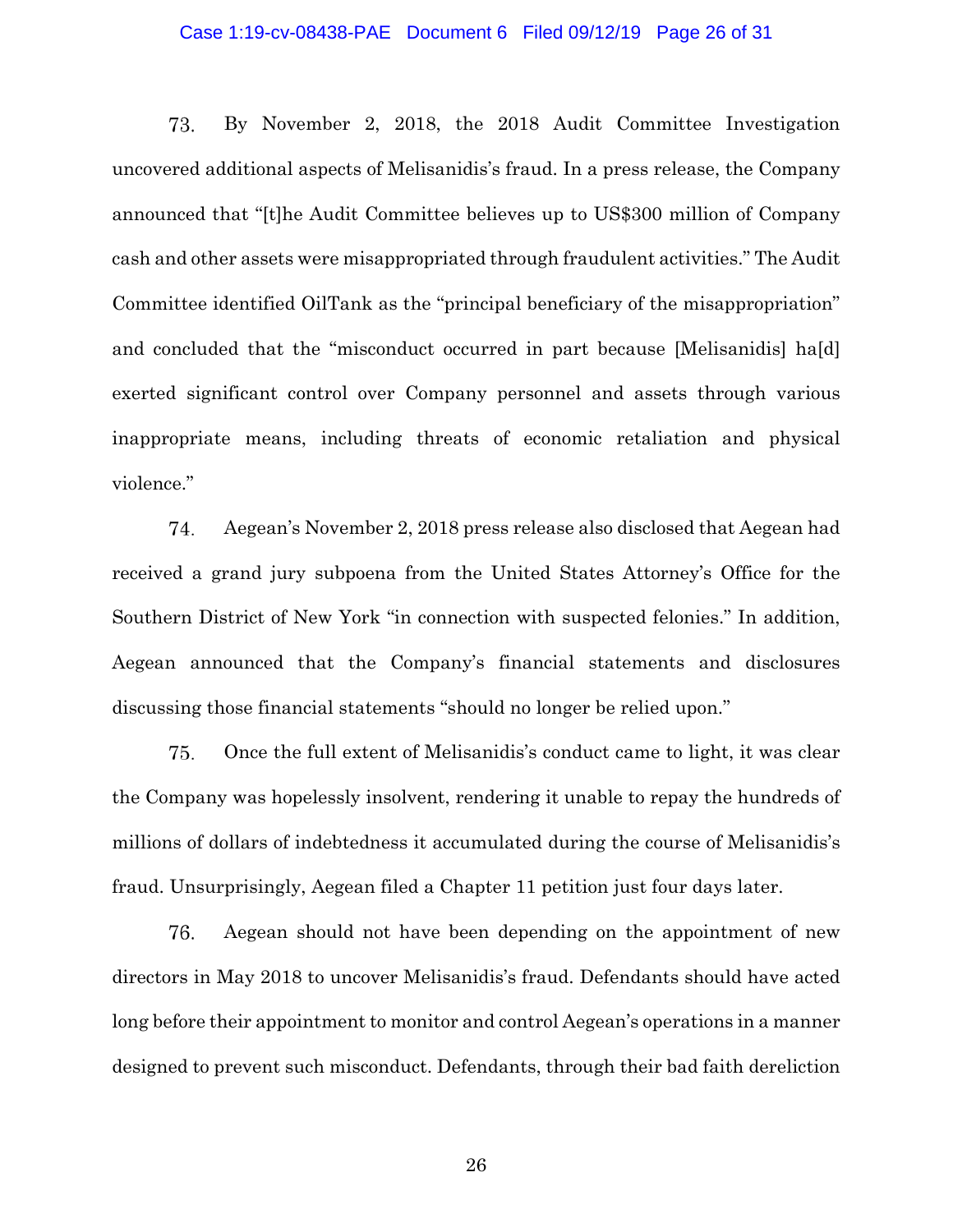## Case 1:19-cv-08438-PAE Document 6 Filed 09/12/19 Page 27 of 31

of duty, allowed Melisanidis to defraud Aegean of tens of millions of dollars, leaving it hopelessly insolvent.

## **V. CAUSES OF ACTION**

# **COUNT 1: BREACH OF FIDUCIARY DUTY** *(Against Defendant Nikolas Tavlarios)*

77. The Trustee realleges and incorporates by reference all of the allegations set forth above.

78. As Aegean's president and Principal Executive Officer, Defendant Nikolas Tavlarios owed Aegean fiduciary duties, including the duty of care, the duty of loyalty, and the related duty to act in good faith and in the best interest of Aegean and its stakeholders, including its creditors and shareholders.

79. Nikolas Tavlarios breached his fiduciary duties and failed to act in good faith, as further set forth below.

80. Nikolas Tavlarios breached his duty of care in operating Aegean by approving loss-causing conflicted Transactions based on an incorrect and baseless understanding of the Company's financial position.

81. Nikolas Tavlarios operated Aegean despite (1) failing to inform himself of all material information reasonably available to him regarding Aegean's true financial position, (2) ignoring information demonstrating that Aegean was in a precarious financial position and that the transactions would cause Aegean to suffer harm, and (3) failing to employ a rational process to assess Aegean's financial position and the propriety of the Transactions. Nikolas Tavlarios thus failed to make an informed business judgment in consenting to and approving the Transactions.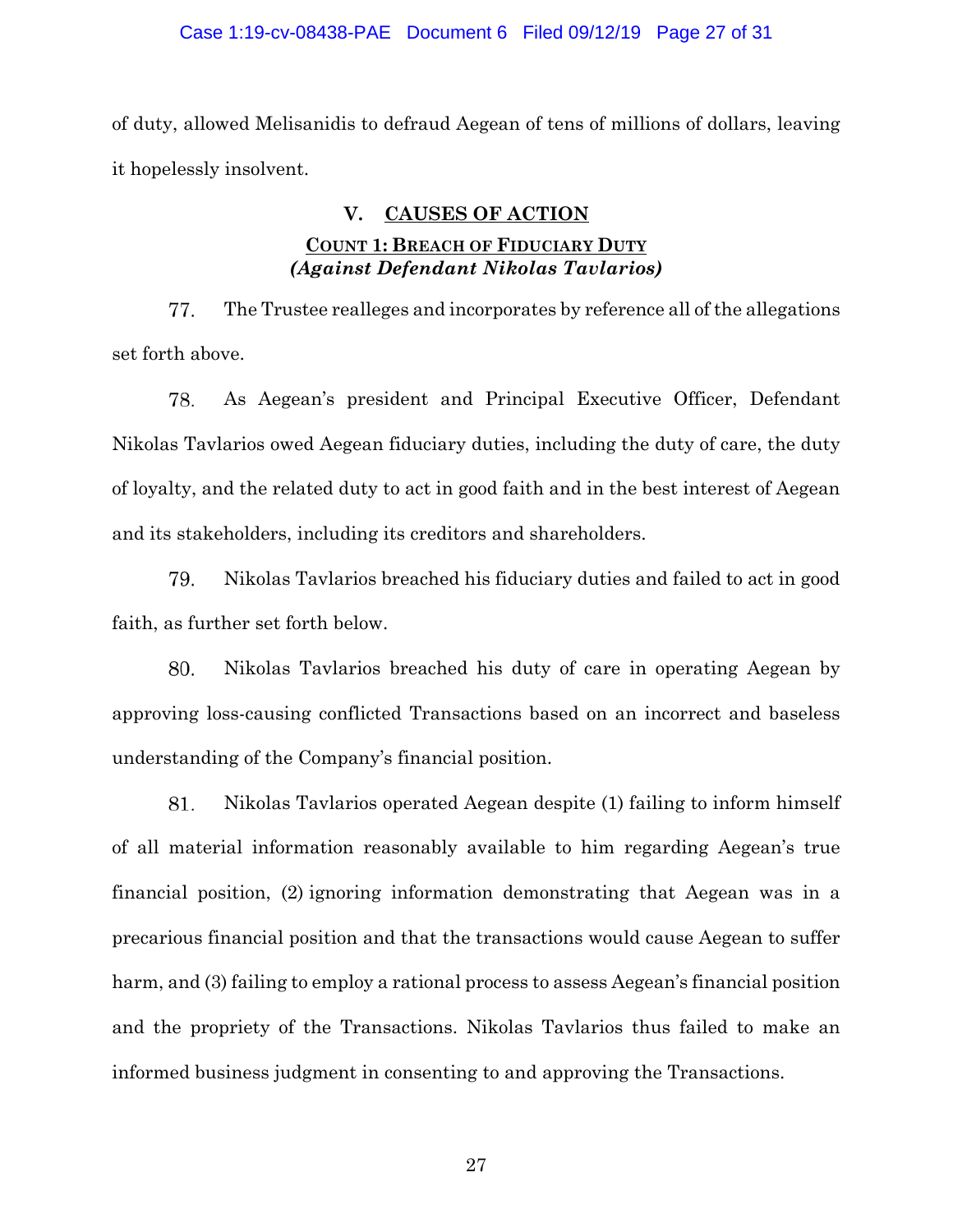### Case 1:19-cv-08438-PAE Document 6 Filed 09/12/19 Page 28 of 31

82. Because Nikolas Tavlarios failed to make an informed business judgment before recommending and/or effecting the Transactions, Aegean suffered hundreds of millions of dollars in losses. No rational Officer, in the exercise of his or her informed business judgment, would have operated Aegean in the same manner as Nikolas Tavlarios.

83. Thus, Nikolas Tavlarios acted with gross negligence, failed to act in good faith, intentionally failed to act in the face of a known duty to act, and acted with conscious disregard for his duties.

84. As a direct and proximate result of Nikolas Tavlarios's breach of his duty of care, Aegean was damaged in an amount to be proven at trial.

85. Nikolas Tavlarios also breached his duty of loyalty by failing to monitor Aegean's operations, financial position, accounting systems, reporting, and significant transactions.

86. Nikolas Tavlarios engaged in a sustained and systematic failure to exercise oversight over Aegean's operations, financial position, accounting systems, reporting, and significant transactions. Aegean's financial statements were materially misstated, conflicted and material loss-causing Transactions were executed on a repeat basis, and Nikolas Tavlarios did nothing to monitor the Company or to prevent the conflicted loss-causing Transactions from being consummated.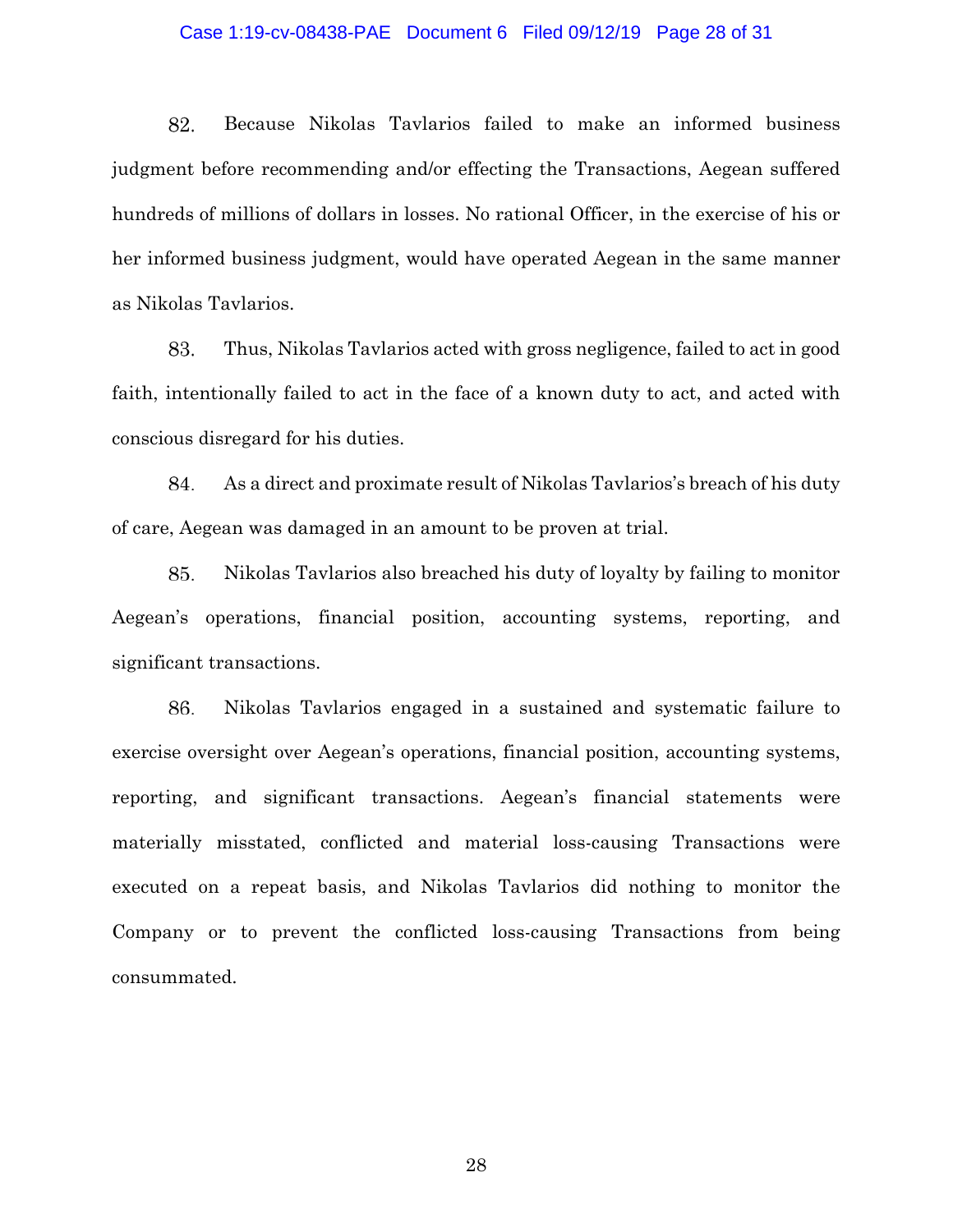### Case 1:19-cv-08438-PAE Document 6 Filed 09/12/19 Page 29 of 31

87. Nikolas Tavlarios's conduct demonstrates a conscious disregard for his responsibilities. Nikolas Tavlarios sat by idly and allowed Aegean to suffer through conflicted and material loss-causing Transactions.

88. As a direct and proximate result of Nikolas Tavlarios's breach of his duty of loyalty, Aegean was damaged in an amount to be proven at trial.

## **COUNT 2: BREACH OF FIDUCIARY DUTY** *(Against Defendants Georgiopoulos, John Tavlarios, and Konomos)*

The Trustee realleges and incorporates by reference all of the allegations 89. set forth above.

90. As members of Aegean's board of directors at all times relevant to this Complaint, Defendants Georgiopoulos, John Tavlarios, and Konomos (the "**Directors**") owed Aegean fiduciary duties, including the duty of care, the duty of loyalty, and the related duty to act in good faith and in the best interest of Aegean and its stakeholders, including its creditors and shareholders.

91. The Directors breached their fiduciary duties and failed to act in good faith, as further set forth below.

92. The Directors consented to and approved of the Transactions despite (1) failing to inform themselves of all material information reasonably available to them regarding Aegean's financial position and the impact of the Transactions on Aegean, (2) ignoring information demonstrating that Aegean was in a precarious financial position and that the Transactions would cause Aegean to suffer harm, and (3) failing to employ a rational process to assess Aegean's financial position and the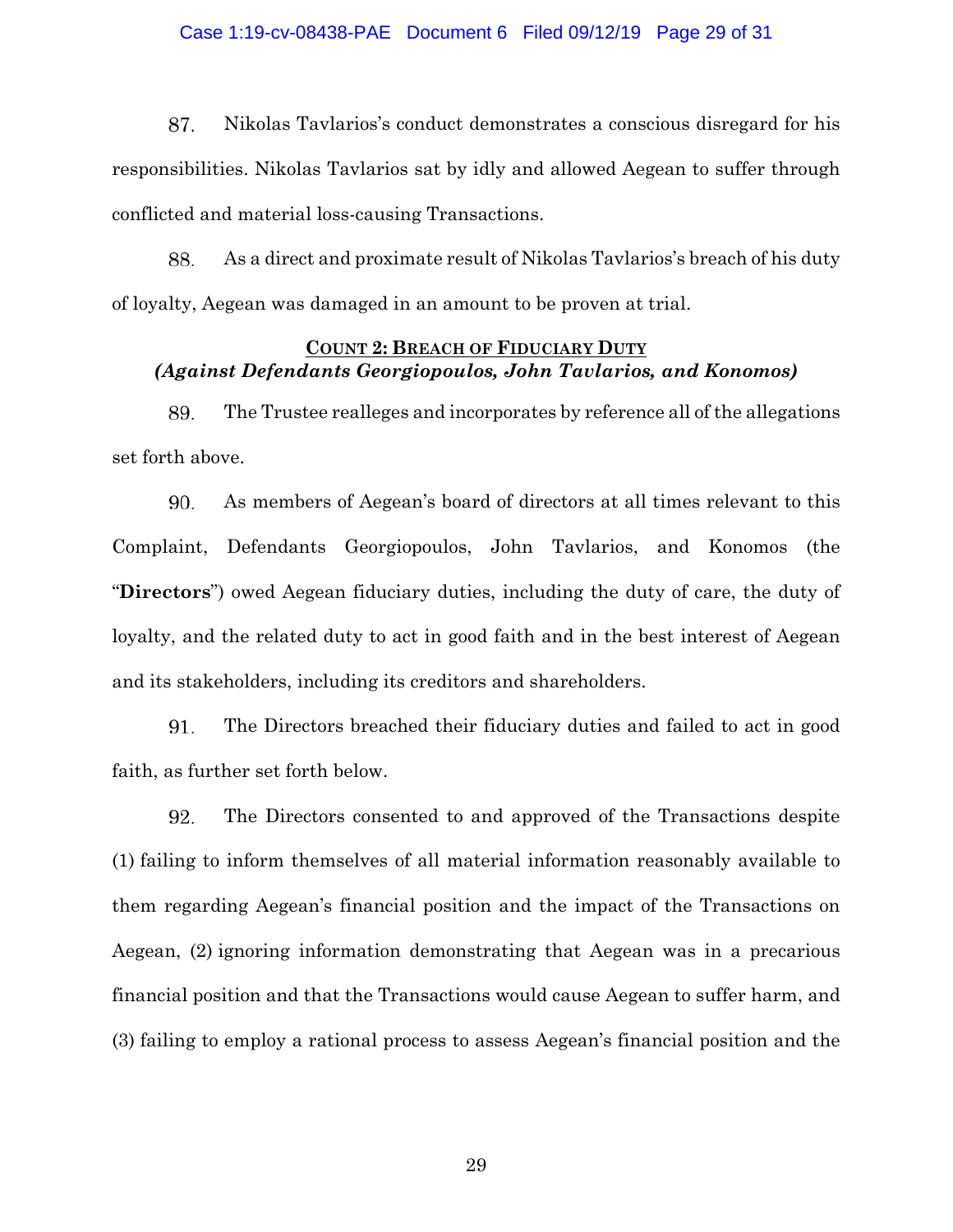### Case 1:19-cv-08438-PAE Document 6 Filed 09/12/19 Page 30 of 31

propriety of the Transactions. The Directors thus failed to make an informed business judgment in consenting to and approving the Transactions.

93. Because the Directors failed to make an informed business judgment and consented to and approved the Transactions, Aegean lost hundreds of millions of dollars. No rational Director, in the exercise of his or her informed business judgment, would have approved the Transactions.

94. Thus, the Directors acted with gross negligence, failed to act in good faith, intentionally failed to act in the face of a known duty to act, and acted with conscious disregard for their duties.

95. As a direct and proximate result of the Directors' breach of their duty of care, Aegean was damaged in an amount to be proven at trial.

96. The Directors also breached their duty of loyalty by failing to monitor Aegean's operations, financial position, accounting systems, reporting, and significant transactions.

97. The Directors engaged in a sustained and systematic failure to exercise oversight over Aegean's operations, financial position, accounting systems, reporting, and significant transactions. Aegean's financial statements were materially misstated, conflicted and material loss-causing Transactions were executed on a repeat basis, and the Directors did nothing to monitor the Company.

98. The Directors' conduct demonstrates a conscious disregard for their responsibilities. They sat by idly and allowed Aegean to suffer through conflicted and material loss-causing Transactions.